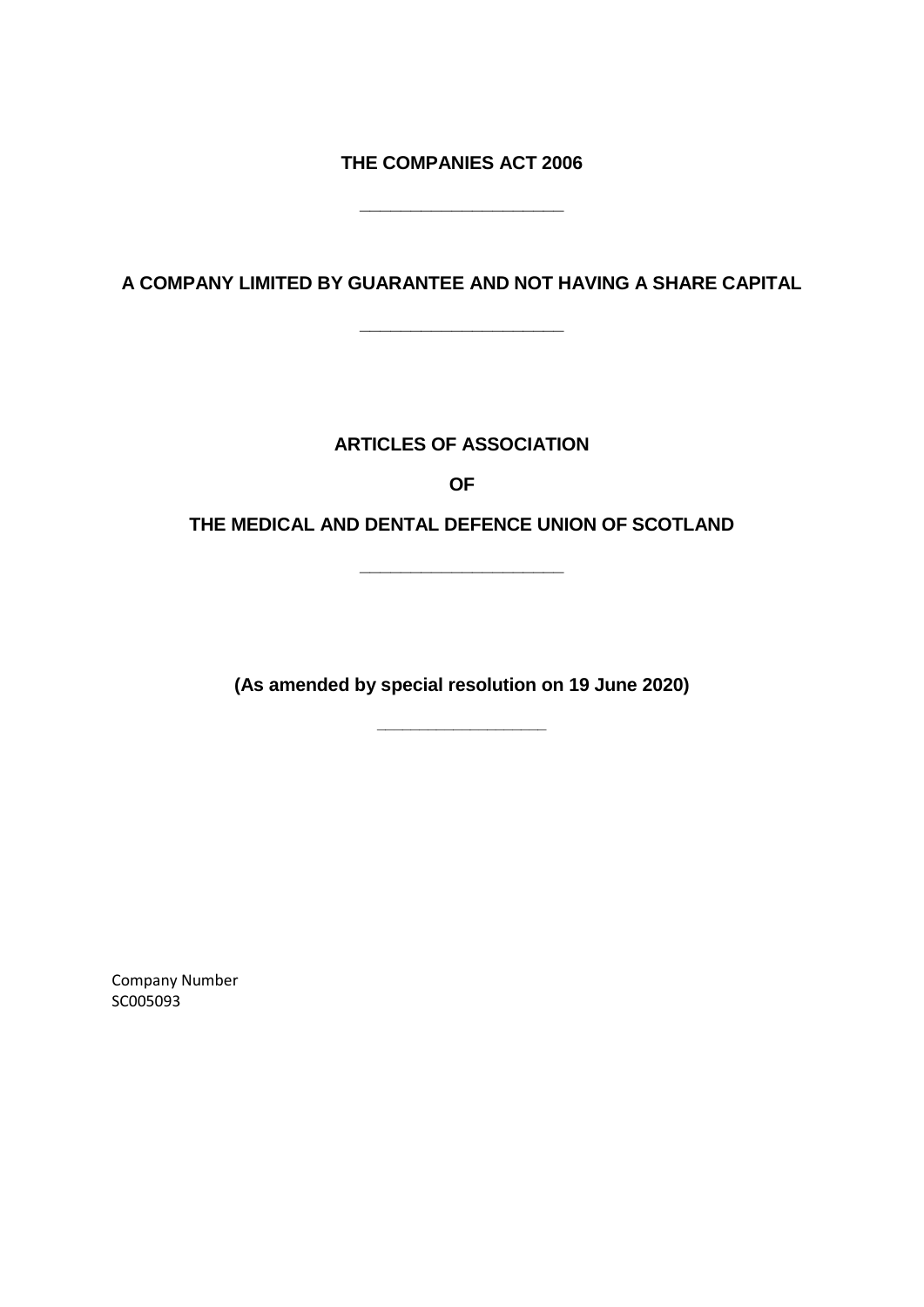#### 1 **INTERPRETATION**

- 1.1 In these Articles (being the Articles of Association of MDDUS):-
	- (a) "the 2006 Act" means the Companies Act 2006 including any statutory modification or re-enactment of that Act for the time being in force;
	- (b) "the Adoption Date" means the date of the adoption of these Articles;
	- (c) "the Articles" means the Articles of Association of MDDUS;
	- (d) "Associate Member" means a Member who or which is appointed as an Associate Member of MDDUS in accordance with Article **[7.4](#page-5-0)** or **[7.5](#page-6-0)**;
	- (e) "the Board" means the board of Directors of MDDUS from time to time constituted in accordance with the Articles;
	- (f) "Chief Executive" means the Chief Executive of MDDUS from time to time;
	- (g) "clear days" in relation to the period of a notice means that period excluding the day when the notice is given or deemed to be given and the day for which the notice is given or on which the notice is to take effect;
	- (h) "Director" means any director of MDDUS from time to time;
	- (i) "Finance Director" means the Finance Director of MDDUS from time to time;
	- (j) "Life Member" means any Voting Member who in 1996 had been a Voting Member for at least 40 years;
	- (k) "Member" means a member of MDDUS from time to time, and "Members" shall be construed accordingly;
	- (l) "Ordinary Resolution" means a resolution of the Voting Members on which more than 50 per cent of the votes cast are in favour of the resolution;
	- (m) "Relevant Entity" includes any company, limited liability partnership, body corporate, trust, partnership (whether or not the partnership is a legal person), joint venture or unincorporated association;
	- (n) "Secretary" means the secretary of MDDUS or any other person appointed to perform the duties of the secretary of MDDUS, including a joint, assistant or deputy secretary;
	- (o) "Special Resolution" means a resolution of the Voting Members on which 75 per cent or more of the votes cast are in favour of the resolution;
	- (p) "MDDUS" means The Medical and Dental Defence Union of Scotland (incorporated in Scotland with number SC005093);
	- (q)(A) "The Scheme" means the scheme of arrangement which is between MDDUS and the Scheme Members, who are defined in it, which was sanctioned by order of the Court of Session in Edinburgh made on 5 March 2020 and which became effective, in accordance with section 899(4) of the 2006 Act, on 6 April 2020;
		- (q) "the United Kingdom" means Great Britain and Northern Ireland; and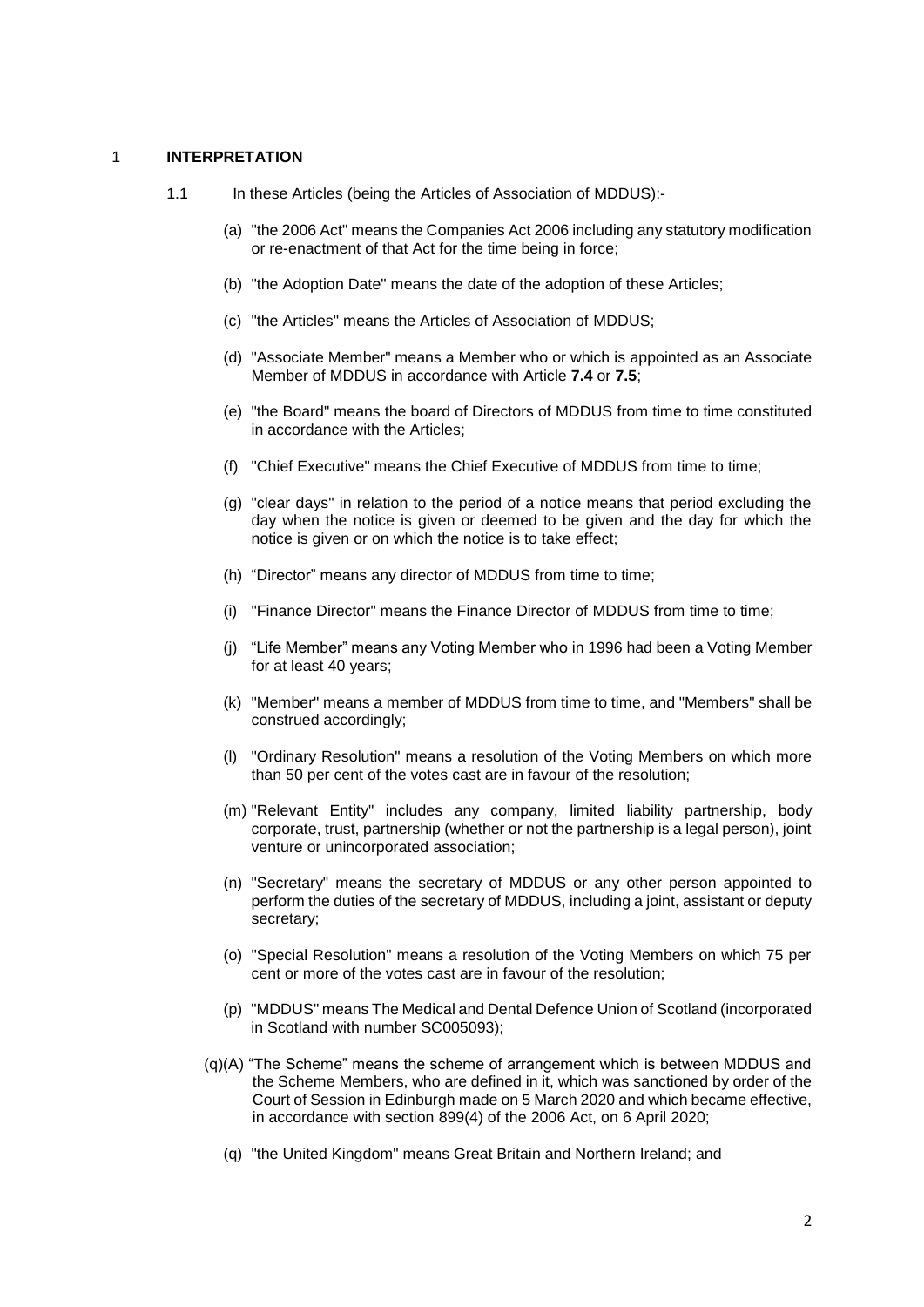- (r) "Voting Member" means a Member who is appointed a Voting Member of MDDUS in accordance with Article **[7.3](#page-5-1)**.
- 1.2 Unless the context otherwise requires, words or expressions in the Articles bear the same respective meanings as in the 2006 Act but excluding any statutory modification of the 2006 Act not in force on the Adoption Date.
- 1.3 In the Articles:-
	- (a) any reference to a person includes a reference to a natural person and to a Relevant Entity;
	- (b) the references in paragraph (c) of Article **2.2** below to a natural person include the executors or personal representatives whomsoever of that natural person;
	- (c) words importing the masculine gender include the feminine gender; and
	- (d) unless the context otherwise requires, words importing the singular shall include the plural, and vice versa.
- 1.4 Any delegation or regulation made by the Board pursuant to any of Articles **8.1** and **18.2** below shall not be, or be part of, the Articles.

# 2 **OBJECTS**

- 2.1 The objects of MDDUS are unrestricted.
- 2.2 Without prejudice to the generality of Article **2.1** above and subject to Articles **2.3** to **2.4** (inclusive) below, which limit Articles **2.2(b)** and **(c)**, the activities for which MDDUS is established include (but are not limited to):-
	- (a) to protect, support and safeguard the character and interests of clinicians, in particular medical, dental and allied professionals, who in the exercise of some qualification or entitlement approved by the Board are or have been practising their profession or are teaching or studying medicine or dentistry in any of their respective branches;
	- (b) to advise and assist Members in regard to all questions, whether of a legal nature or otherwise, which may arise in the practice of the medical, dental and allied professions, and to defend Members in such matters, provided always that any advice, assistance or defence provided by MDDUS shall be provided solely at the absolute discretion of the Board;
	- (c) to grant and/or arrange indemnities and/or insurance (to such extent and on such terms, subject to such conditions, exclusions and/or limitations as the Board from time to time determines) to any natural person and to any Relevant Entity, being a Member or a former Member, or to any natural person who is or has been employed by, or who is or has been an officer or a member of, a Member;
	- (d) to effect and obtain all such insurances, re-insurances, counterinsurances, indemnities and guarantees as may be considered expedient by the Board, and to adopt any other means as the Board shall think fit for the attainment of the objects of MDDUS;
	- (e) to promote honourable and high standards of clinical practice, especially by medical, dental or allied professionals;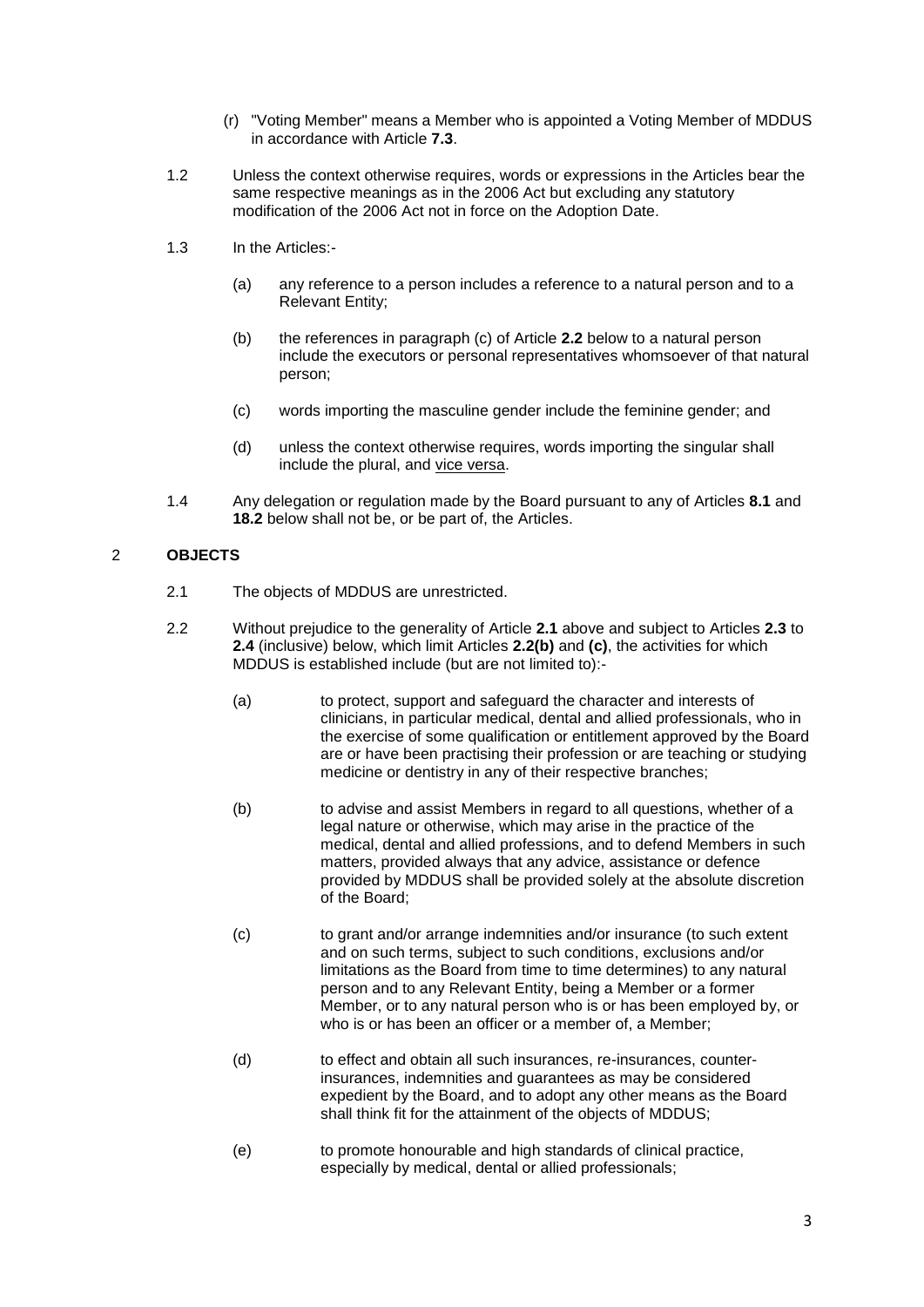- (f) to consider, originate, promote and support (as far as is legal) legislative and regulatory measures likely to benefit the medical, dental and allied professions, and to oppose all measures calculated to injure them; and for the purposes aforesaid to petition any Parliament, statutory body or other decision maker and to take such other steps and proceedings as may be deemed by the Board to be expedient;
- (h) to subscribe to or become a member of, or to establish or promote or support by the application of funds of MDDUS (whether by way of grant or loan or otherwise) or to guarantee or otherwise secure the contracts and obligations of, any company, institution, society or body whether charitable or not which has objects similar to the objects of MDDUS or which is for the benefit of medicine or dentistry or any allied profession in any of its branches or is conducive to the interests of, or for the benefit of, MDDUS or of the Members or of any part of the Members or those qualified to be Members (wheresoever such company, institution, society or body may be incorporated, based or domiciled and including, without limitation, an insurance company);
- (i) to provide products and services for reward for or to any person or body concerned with the handling of services:-
	- (1) involving medical, dental or allied professionals (including teachers or students); and
	- (2) otherwise arising out of the provision of medical, dental or related services;
- (j) to provide (whether for reward or not) management (including, but without limitation, risk and quality management) and educational services, advice and assistance in respect of any type of claim, including but not limited to medical and dental negligence and malpractice claims involving medical, dental or allied professionals (including teachers or students) wherever in the world claims may arise or for such other purposes as the Board may decide, to any person or body;
- (k) to carry on any other trade or business whatever which can in the opinion of the Board be advantageously carried on in connection with or ancillary to any business of MDDUS; and
- (l) to do all such things as are incidental or conducive to the attainment of the above activities, or any of them.
- 2.3 Article **2.2(b)** shall not apply to any advice, assistance or defence which would be given to a Member who is an "In-Scope Member", or to a "Former Member" who is an "In-Scope Former Member", each as defined in the Scheme, and which would constitute "In-Scope Benefits", as also defined in the Scheme.
- 2.4 Article **2.2(c)** shall not apply to any indemnity which would be given to a Member who is an "In-Scope Member", or to a "Former Member" who is an "In-Scope Former Member", each as defined in the Scheme, and which would constitute "In-Scope Benefits", as also defined in the Scheme.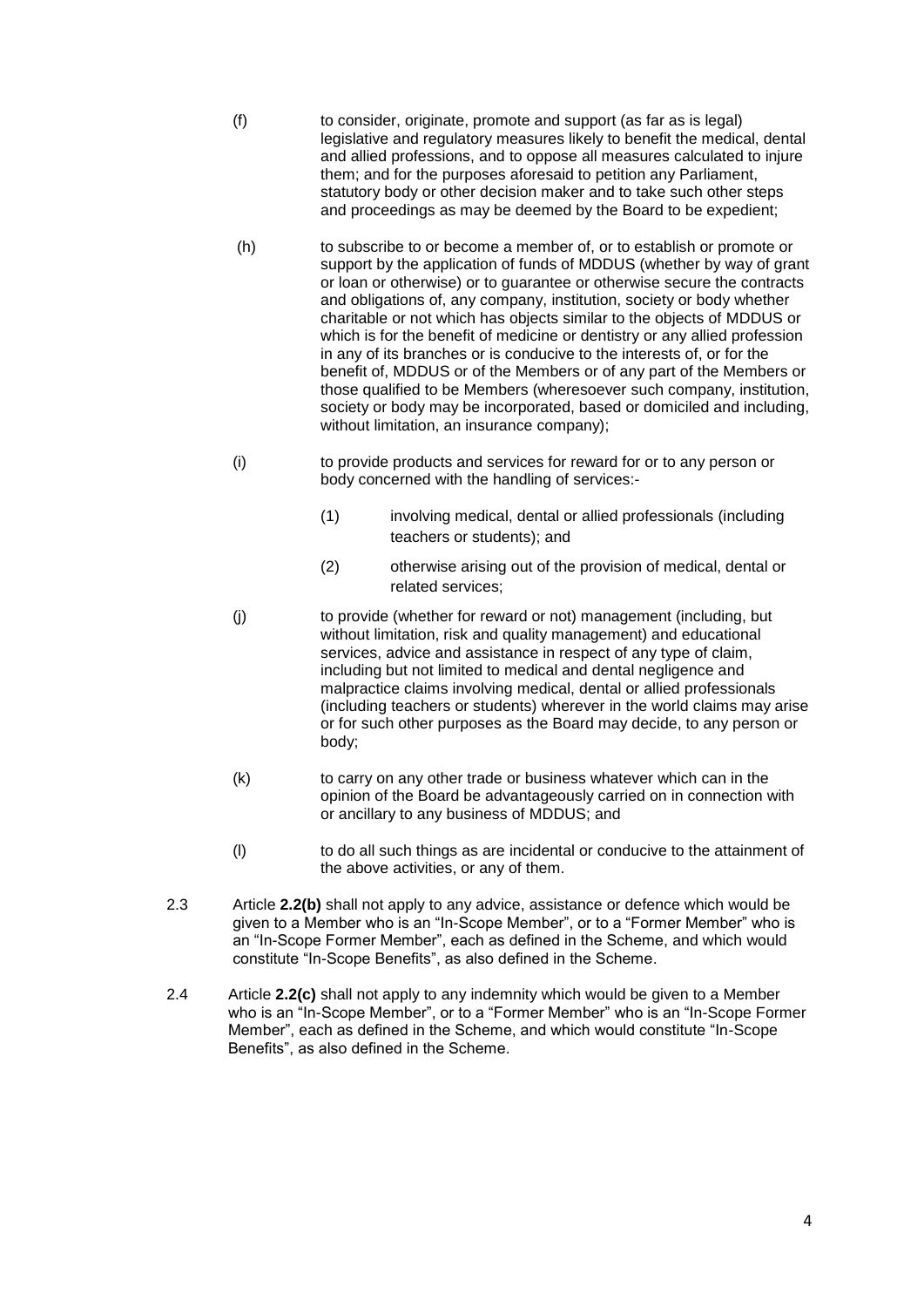# 3 **APPLICATION OF MDDUS'S INCOME AND PROPERTY**

- 3.1 Subject to Article **4** below, the income and property of MDDUS, whencesoever derived, shall be applied solely towards the promotion of MDDUS's objects, and subject as aforesaid no portion of such income or property shall be paid or transferred directly or indirectly by way of dividend, bonus or otherwise howsoever by way of profit to Members.
- 3.2 Article **3.1** above shall not prevent any payment in good faith by MDDUS of:-
	- (a) reasonable and proper remuneration to any Member or to any officer or employee of MDDUS (including any Director) for any services rendered to MDDUS (provided always that where a Director is to be appointed to a salaried office of MDDUS or to be paid remuneration in return for services rendered to MDDUS such Director shall be excluded from, and shall not participate in, the determination of the Board in regard to such appointment or the amount of such remuneration);
	- (b) any costs incurred by any Member or by any officer or employee of MDDUS (including any Director) in transacting the business, or promoting the interests of, MDDUS; and
	- (c) without prejudice to the generality of paragraph (b) of this Article **3.2**, out of pocket expenses to any Director.

# 4 **WINDING UP AND DISSOLUTION**

If upon the winding-up or dissolution of MDDUS there remains, after the satisfaction of all of MDDUS's debts and liabilities, any property whatsoever, such property shall not be paid to or distributed among the Members but shall be given or transferred to bodies (whether or not being a Member or Members) having objects similar to the objects of MDDUS or bodies (whether or not being a Member or Members) the objects of which are a charitable purpose or charitable purposes (and anything incidental or conducive thereto) for the purposes of tax legislation in the United Kingdom, such bodies to be determined by the Board at or before the time of the dissolution of MDDUS.

# 5 **LIMITATION OF MEMBERS' LIABILITY**

The liability of each Member is limited to £1, being the amount that each Member undertakes to contribute to the assets of MDDUS in the event of MDDUS being wound up while that Member is a Member or within one year after that Member ceases to be a Member for:-

- (a) payment of the debts and liabilities of MDDUS contracted before that Member ceases to be a Member; and
- (b) payment of the costs, charges and expenses of winding up MDDUS.

# 6 **INDEMNITY AGAINST CLAIMS AND INSURANCE**

- 6.1 Indemnities and/or insurance pursuant to paragraph (c) of Article **2.2** above may be granted on behalf of MDDUS by the Board, or by any person authorised by the Board pursuant to Article **6.3** below to grant such indemnities and/or insurance on behalf of MDDUS.
- 6.2 The grant of any indemnity and/or insurance pursuant to paragraph (c) of Article **2.2** above shall be entirely at the absolute discretion of the Board who shall have power to impose such terms and conditions on the grant of any indemnity and/or insurance as the Board thinks fit and may at the Board's absolute discretion limit or restrict any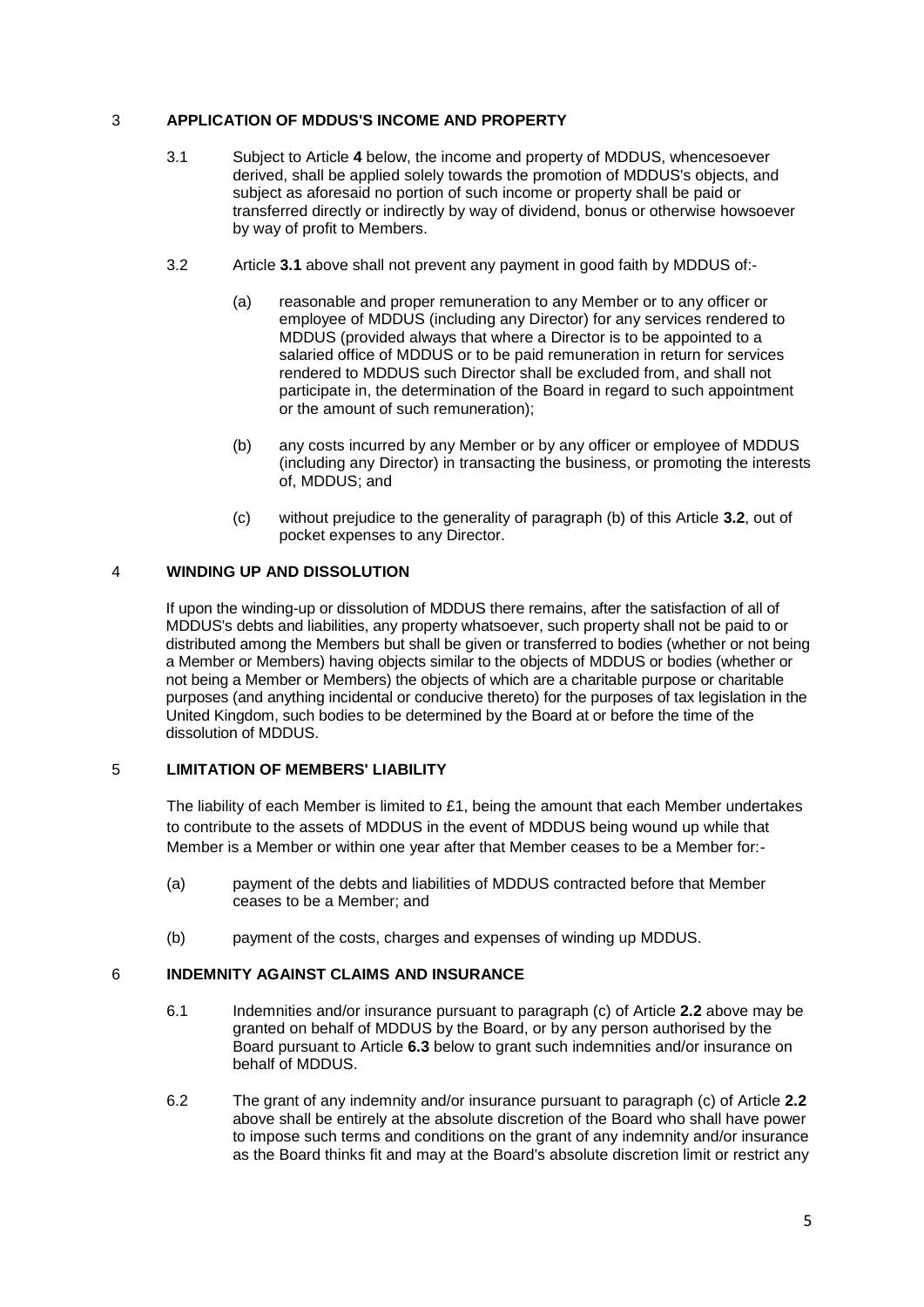indemnity and/or insurance or decline altogether to grant any indemnity and/or insurance.

- 6.3 The Board shall have power to determine the manner in which such indemnities and/or insurance are to be granted and may from time to time prescribe classes of claims or demands in respect of which any specified person approved for the purpose being either:
	- (a) the Chief Executive or another employee of MDDUS; or
	- (b) the Chief Executive or another employee of the relative body corporate, association or body of persons to whom the powers of the Board in respect of such claims shall have been delegated under Article **18.1** below,

may on behalf of MDDUS grant indemnities and/or insurance within the limits of fixed amounts prescribed by the Board; but nothing contained in this Article shall inhibit the power of the Board to impose terms and conditions on the grant of any particular indemnity and/or insurance or to restrict an indemnity and/or insurance or to withhold altogether the grant of any indemnity and/or insurance.

- 6.4 MDDUS and any relative body corporate, association or body of persons granting indemnities and/or insurance on behalf of MDDUS may at any time terminate or suspend any indemnity and/or insurance by notice in writing without assigning any reason provided that such notice shall not affect the payment of monies which have become immediately payable before the service of such notice.
- 6.5 A person shall in relation to any proceedings whether legal or otherwise in relation to which an indemnity and/or insurance by MDDUS has been requested by such person comply absolutely with the directions of MDDUS or any relative body corporate, association or body of persons granting indemnities and/or insurance on behalf of MDDUS and shall not without the consent of MDDUS or any relative body corporate, association or body of persons granting indemnities and/or insurance on behalf of MDDUS take any steps in relation to such proceedings or their determination.
- 6.6 This Article **6** shall not apply to any indemnity which would be given to a Member who is an "In-Scope Member", or to a "Former Member" who is an "In-Scope Former Member", each as defined in the Scheme, and which would constitute "In-Scope Benefits", as also defined in the Scheme.

# 7 **MEMBERS**

- 7.1 Any Member being on the Adoption Date a Voting Member shall remain a Voting Member until that Member ceases to be a Voting Member pursuant to the Articles.
- 7.2 Any Member being on the Adoption Date an Associate Member shall remain an Associate Member until that Member ceases to be an Associate Member pursuant to the Articles.
- <span id="page-5-1"></span>7.3 The Board may admit to membership of MDDUS as a Voting Member any natural person aged 16 years or over who in the opinion of the Board satisfies the criteria and requirements, and has the qualifications, from time to time and for the time being set or approved by the Board as being the criteria and requirements to be satisfied by, and the qualifications to be held by, a natural person for the admission of that natural person to membership of MDDUS as a Voting Member.
- <span id="page-5-0"></span>7.4 The Board may admit to membership of MDDUS as an Associate Member any natural person aged 16 years or over who in the opinion of the Board satisfies the criteria and requirements, and has the qualifications (if any), from time to time and for the time being set or approved by the Board as being the criteria and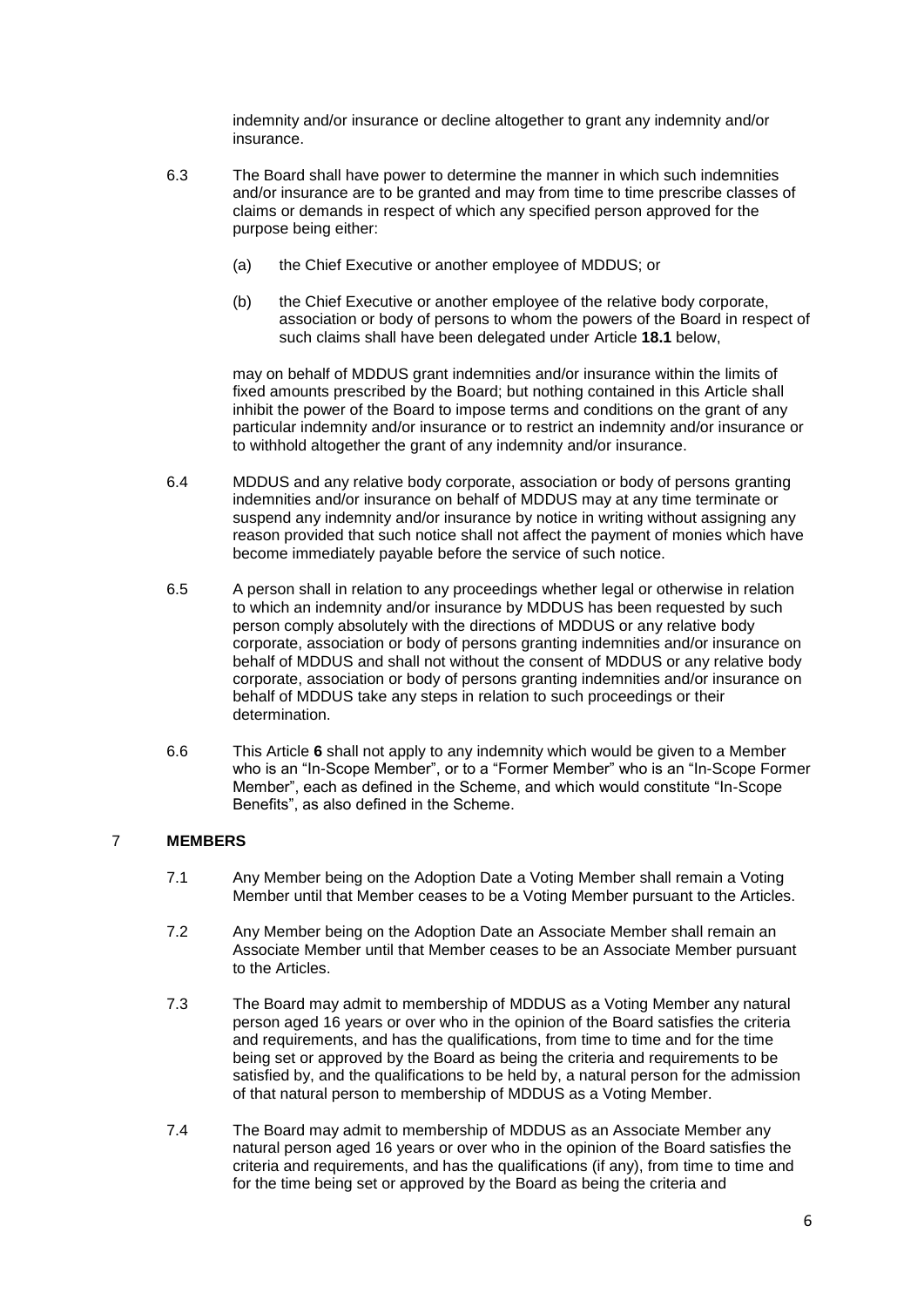requirements to be satisfied, and the qualifications (if any) to be held by, a natural person for the admission of that natural person to membership of MDDUS as an Associate Member.

- <span id="page-6-0"></span>7.5 The Board may admit to membership of MDDUS as an Associate Member any Relevant Entity which in the opinion of the Board satisfies the criteria and requirements from time to time and for the time being set or approved by the Board as being the criteria and requirements to be satisfied by any Relevant Entity for the admission of that Relevant Entity to membership of MDDUS as an Associate Member.
- 7.6 The Board may delegate the powers of the Board pursuant to Articles **7.3**, **7.4**, and **7.5** above (including the power to refuse to admit any natural person or any Relevant Entity to membership of MDDUS) to any committee of the Board established pursuant to Article **18.2** below, to the Chief Executive or to any other employee of MDDUS.
- 7.7 Neither MDDUS nor the Board shall be obliged to give any reason for refusing to admit any person to membership of MDDUS.
- 7.8 The rights and privileges of a Member shall be personal and shall not be transferable or transmissible by any means (including by act of the Member or by operation of law).
- 7.9 An Associate Member shall be entitled to all the rights and privileges conferred on Voting Members by the Articles save that an Associate Member shall not be entitled to receive notice of, or to attend or vote at, any General Meeting of MDDUS.
- 7.10 A Register of the Members from time to time shall be kept by MDDUS and shall contain each Member's name, address, date of admission to membership of MDDUS and class of membership of MDDUS, and such Register of Members shall, in so far as applicable, comply with the provisions of the 2006 Act.
- 7.11 Every Member shall supply to MDDUS the Member's residential or professional or business address from time to time, and the address so notified to MDDUS shall be entered in the Register of Members as the registered address of such Member.
- 7.12 Every Member shall on request supply to MDDUS such information of a professional character as the Board may from time to time require.

#### 8 **APPLICATIONS FOR MEMBERSHIP, TERMS AND CONDITIONS OF MEMBERSHIP AND MEMBERSHIP SUBSCRIPTIONS**

- 8.1 The Board shall have power to make regulations:-
	- (a) prescribing forms of application to be delivered to MDDUS by applicants for membership of MDDUS;
	- (b) fixing the subscriptions and/or the basis or means of calculating the subscriptions to be paid by Members or categories or groups of Members (which may be a category or group defined by regulations made by the Board) and the date at and period for which subscriptions to MDDUS are to be paid;
	- (c) prescribing any fee to be paid to MDDUS on admission to membership of MDDUS; and
	- (d) prescribing such other terms and conditions relating to membership of MDDUS as the Board shall deem fit.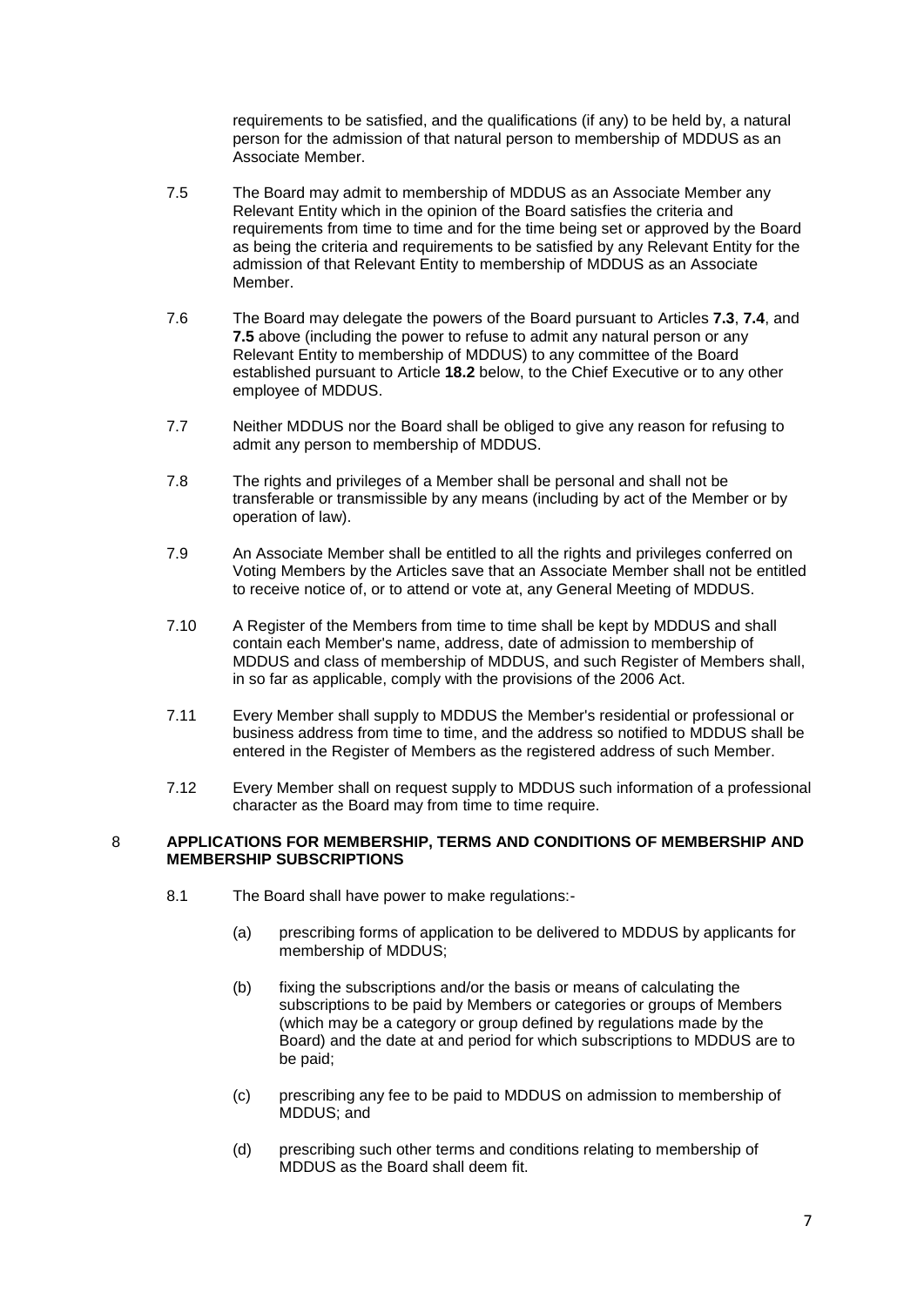- 8.2 The Board's power to make regulations under Article **8.1** above may be exercised either generally or in particular cases and so as to prescribe different rates or periods of subscriptions for different classes of Members as thereby defined to enable the Board to compound for, remit or defer subscription payments for any Members or any such class or classes of Members or to remove altogether the obligation on any such class or classes of Members to pay subscriptions to MDDUS or to fix periods of membership or entitlements to benefits or to re-designate the class of any Members from time to time in accordance with any agreement between such Members and MDDUS or otherwise howsoever as the Board may at its absolute discretion decide.
- 8.3 The name of an applicant for membership of MDDUS shall upon the applicant's admission to membership of MDDUS be entered in the Register of Members of MDDUS as either a Voting Member or an Associate Member, as the case may be.

# 9 **CALLS ON MEMBERS**

- 9.1 The Board may, if circumstances arise which are considered by the Board to be urgent or exceptional, from time to time (but subject always to Articles **9.2** and **9.3** below), call upon the Members or any class of Members (which may be a class defined by regulations made by the Board under Article **8.1** above or a class specially designated by the Board for the purpose of this Article) to contribute a sum to be paid to MDDUS at such time and place as may be prescribed by the Board in addition to the subscriptions (if any) paid by such Members to MDDUS, and a Member shall on MDDUS's demand pay to MDDUS (but subject always to Article **9.3** below) any sum which that Member is called upon to pay to MDDUS in accordance with this Article.
- 9.2 Any call under Article **9.1** above shall not require any Member to pay pursuant to Article **9.1** above a greater sum in any financial year of MDDUS than the subscription (calculated at an annual rate if not so paid) of that Member in the relevant financial year of MDDUS in which the call under Article **9.1** is made.
- 9.3 Any call pursuant to Article **9.1** above shall not apply to any Life Member.
- 9.4 No call under Article **9.1** above shall require payment to MDDUS by a Member earlier than 21 days after the date on which notice of the call is given by MDDUS to that Member.

# 10 **TERMINATION OF MEMBERSHIP**

- 10.1 Any Member may resign as a Member on giving to MDDUS at its registered office two months' notice in writing to expire on the last day of the Member's subscription as defined by MDDUS and on payment of all sums due (if any) from the Member to MDDUS. MDDUS shall at its absolute discretion be entitled to retain all or any part of any amounts paid in advance by such a Member to MDDUS and the Member shall not be entitled to any refund or rebate of any subscription fees unless permitted by the Board (at its absolute discretion).
- 10.2 The Board may terminate the membership of any Member or class of Members at any time, with or without giving prior notice to that Member or class of Members of the intention to terminate and without giving any reason for the termination. The effective date of any such termination pursuant to this Article **10.2** shall be the date of the decision of the Board that such membership be terminated or such later date as the Board shall determine. The termination of any Member's or class of Members membership of MDDUS pursuant to this Article **10.2** shall not affect any liability of that Member to MDDUS.
- 10.3 Membership of MDDUS of a natural person shall cease on the death of that Member.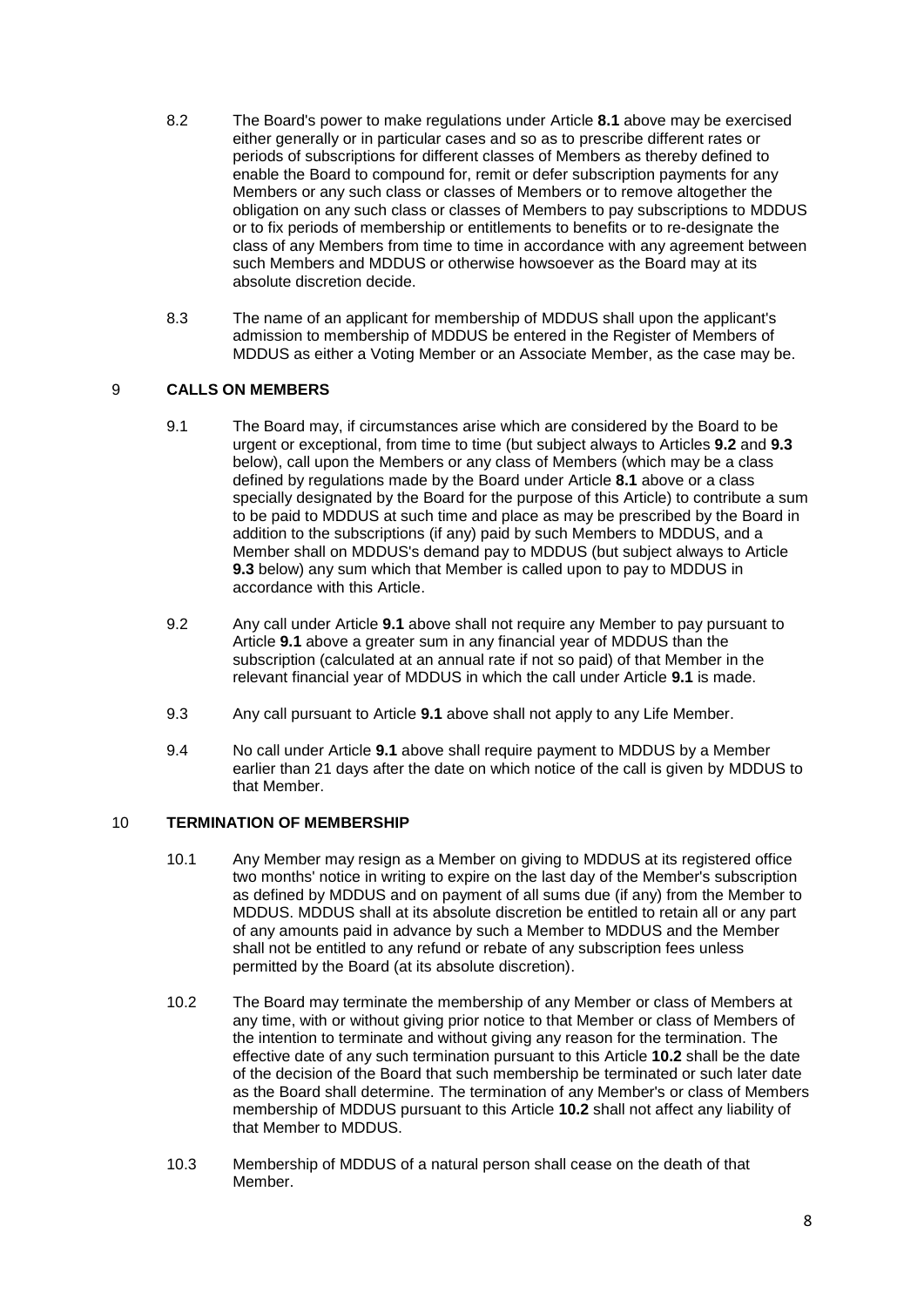- 10.4 If the Board discovers or decides that any information provided to MDDUS at any time by or on behalf of a Member, including in their application, is dishonest, inaccurate or incomplete in any respect, the Board may at its absolute discretion declare that membership to be void and to have no effect such that the Member shall not be entitled to any advice, assistance, indemnity and/or insurance from MDDUS. In such cases MDDUS shall refund the subscription received by MDDUS from that Member less all costs or expenses incurred by MDDUS in relation to that Member.
- 10.5 The Board may delegate the powers of the Board pursuant to Article **10.2** or **10.4** above to any committee of the Board established pursuant to Article **18.2** below, to the Chief Executive or to any other employee of MDDUS.

# 11 **GENERAL MEETINGS**

- 11.1 MDDUS shall in each calendar year hold a General Meeting as MDDUS's Annual General Meeting in addition to any other General Meeting of MDDUS held in that calendar year, and MDDUS shall specify the General Meeting as the Annual General Meeting in the notice calling it. Not more than 15 months shall elapse between the date of one Annual General Meeting of MDDUS and that of the next Annual General Meeting of MDDUS.
- 11.2 Each Annual General Meeting of MDDUS shall be held on such day and at such time and place as the Board shall determine.
- 11.3 All General Meetings of MDDUS other than Annual General Meetings of MDDUS shall be called Special General Meetings.
- 11.4 The Board may call at any time a Special General Meeting of MDDUS, and on receipt of a requisition in writing signed by not less than 2.5 per cent of Voting Members or on receipt of a requisition of Voting Members pursuant to section 303 of the 2006 Act the Board shall forthwith convene a Special General Meeting of MDDUS.
- 11.5 A Special General Meeting of MDDUS convened by the Board shall be held on such day and at such time and place as the Board shall determine.
- 11.6 A Special General Meeting required to be convened by the Board on the requisition of Voting Members shall be held no later than eight weeks after the receipt by MDDUS of the requisition of such Special General Meeting.
- 11.7 If at any time there are not within the United Kingdom sufficient Directors capable of acting to form a quorum, any Director may convene a General Meeting of MDDUS in the same manner as nearly as possible as that in which General Meetings of MDDUS may be convened by the Board.

## 12 **NOTICE OF GENERAL MEETINGS**

- 12.1 A General Meeting of MDDUS shall be called by at least 14 clear days' notice in writing. The notice shall specify the place, the day and the hour of the General Meeting and, in the case of special business, the general nature of that business, and shall (subject always to Article **28.3** below) be given, in manner hereinafter mentioned or in such other manner, if any, as may be prescribed by MDDUS in General Meeting, to:-
	- (a) the Voting Members but not to the Associate Members;
	- (b) the Directors; and
	- (c) the Auditor of MDDUS.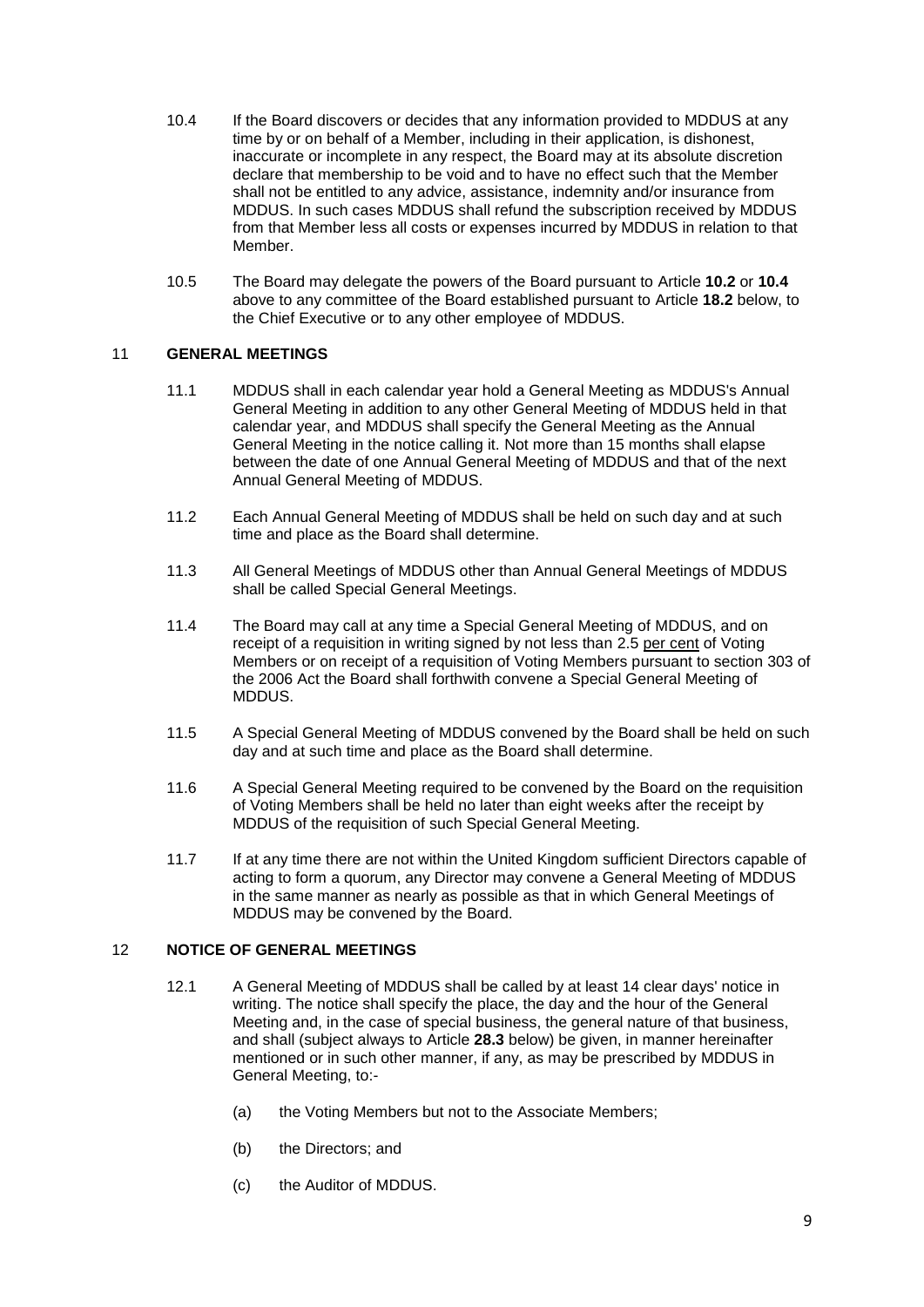No other person shall be entitled to receive notice of any General Meeting of MDDUS.

12.2 The accidental omission to give notice of any General Meeting of MDDUS to, or the non-receipt of a notice of a General Meeting of MDDUS by, any person entitled to receive notice of that General Meeting shall not invalidate the proceedings at that General Meeting.

# 13 **PROCEEDINGS AT GENERAL MEETINGS**

- 13.1 All business shall be deemed special that is transacted at a General Meeting of MDDUS other than in the case of an Annual General Meeting of MDDUS:-
	- (a) the consideration of the income and expenditure account and balance sheet of MDDUS and the reports of the Board and Auditor of MDDUS on the financial statements of MDDUS;
	- (b) the appointment and re-appointment of Directors; and
	- (c) the appointment of, and the fixing of the remuneration of, the Auditor of MDDUS.
- 13.2 No business shall be transacted at any General Meeting of MDDUS unless a quorum is present.
- <span id="page-9-0"></span>13.3 For the purpose of Article **13.2,** the quorum shall be six Voting Members (present in person or by proxy) provided always that:
	- 13.3.1 the chair of the General Meeting being either the Chair or the Vice-Chair; and
	- 13.3.2 either the Chief Executive or the Finance Director or any other ex officio Director,

are present in person and not by proxy at the General Meeting.

- 13.4 For the purpose of Article **[13.3](#page-9-0)**, each Director shall be counted as forming part of the quorum at any General Meeting if present at the General Meeting, and notwithstanding that the Director is not a Member, he shall be entitled to attend, speak and vote at any General Meeting of MDDUS.
- 13.5 If a quorum for a General Meeting of MDDUS is not present within 30 minutes from the time appointed for the General Meeting or if during any General Meeting of MDDUS a quorum ceases to be present, the General Meeting shall stand adjourned to the same day in the next week, at the same time and place or to such other time and place on that day as the Board may determine; and if at the adjourned General Meeting a quorum is not present within 30 minutes from the time appointed for the adjourned General Meeting, the Voting Members present in person or by proxy shall be a quorum.
- 13.6 The Chair of the Board, whom failing the Vice-Chair of the Board, shall preside as chair at a General Meeting of MDDUS, but if neither the Chair of the Board nor the Vice-Chair of the Board be present within 15 minutes after the time appointed for the holding of the General Meeting and be willing to act as chair of the General Meeting, the Directors present shall elect one of their own number to be chair of the General Meeting (and if there is only one Director present and willing to act as chair of the General Meeting, that Director shall be chair of that General Meeting).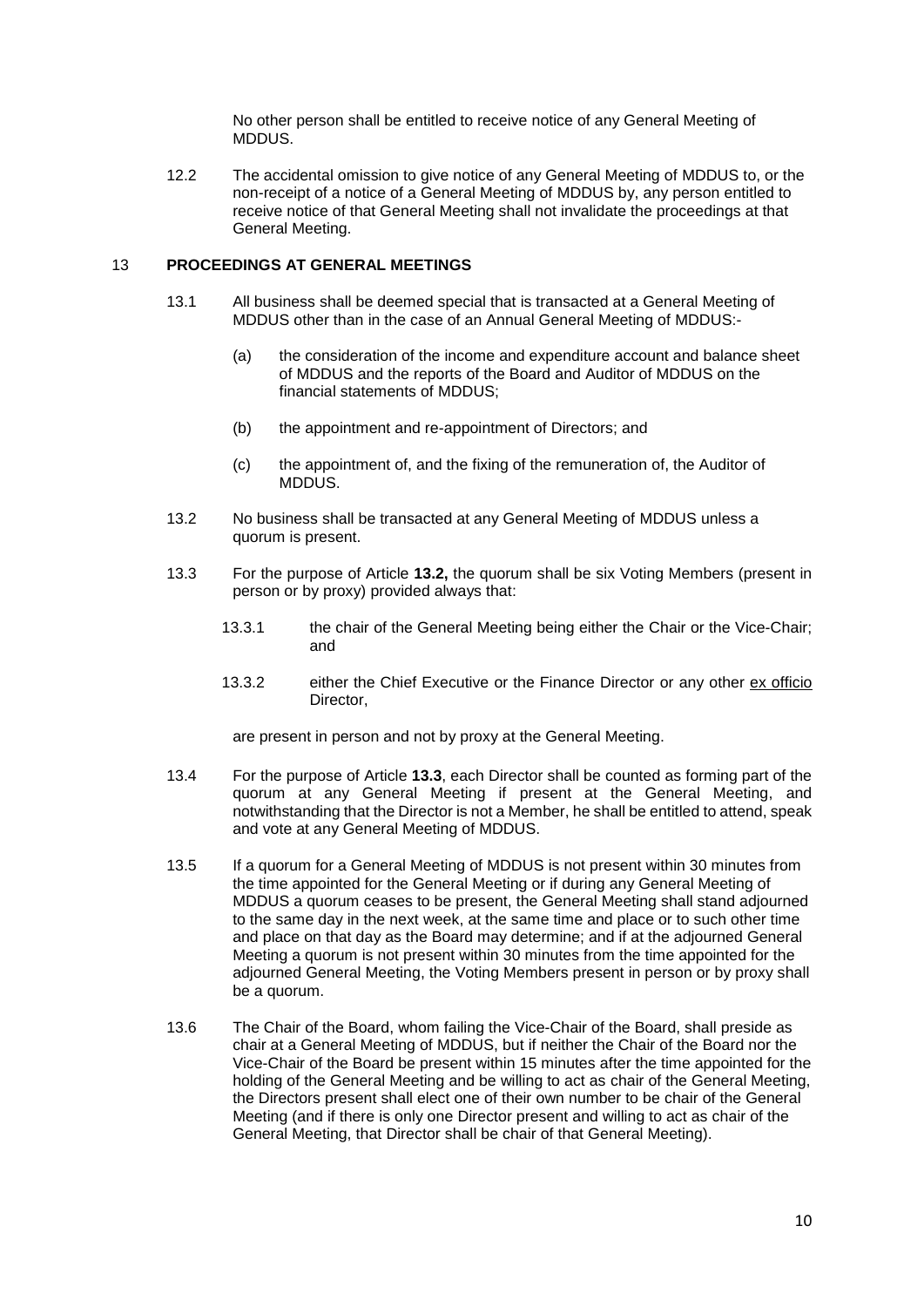- 13.7 If at any General Meeting of MDDUS no Director is present and willing to act as chair of the General Meeting or if no Director is present within 15 minutes after the time appointed for holding the General Meeting, the Voting Members present in person or by proxy shall choose one of their own number to be chair of the General Meeting.
- 13.8 The chair of a General Meeting of MDDUS may (and shall if so directed by the General Meeting) adjourn the General Meeting from time to time and from place to place, but no business shall be transacted at any adjourned General Meeting of MDDUS other than business which might properly have been transacted at the General Meeting had the adjournment not taken place. When a General Meeting of MDDUS is adjourned for 14 days or more, at least seven clear days' notice shall be given specifying the time and place of the adjourned General Meeting and the general business to be transacted at the adjourned General Meeting as in the case of an original General Meeting of MDDUS. Save as aforesaid, it shall not be necessary to give any notice of an adjournment or of the business to be transacted at an adjourned General Meeting of MDDUS.
- 13.9 A resolution put to the vote of a General Meeting of MDDUS shall be decided on a show of hands unless before or on the declaration of the result of the show of hands a poll is duly demanded. Subject to the provisions of the Act, a poll may be demanded:-
	- (a) by the chair of the General Meeting; or
	- (b) by at least five Voting Members (and a demand by a person as proxy for a Voting Member shall have the same effect as a demand by the Voting Member).
- 13.10 Unless a poll is duly demanded, a declaration by the chair of a General Meeting of MDDUS that a resolution at that General Meeting has been carried or carried unanimously or by a particular majority or lost or not carried by a particular majority and an entry to that effect in the minutes of the General Meeting shall be conclusive evidence of the fact without proof of the number or proportion of the votes recorded in favour of or against the resolution.
- 13.11 The demand for a poll may before the poll is taken be withdrawn but only with the consent of the chair of the General Meeting of MDDUS at which the poll was demanded, and a demand so withdrawn shall not be taken to have invalidated the result of a show of hands declared before the demand was made.
- 13.12 A poll shall be taken at a General Meeting of MDDUS as the chair of that General Meeting directs, and the chair may appoint scrutineers (who need not be Voting Members) and fix a time and place for declaring the result of the poll. The result of the poll shall be deemed to be a resolution of the General Meeting of MDDUS at which the poll was demanded.
- 13.13 In the case of an equality of votes at a General Meeting of MDDUS, whether on a show of hands or on a poll, the chair of that General Meeting shall be entitled to a casting vote in addition to any other vote which the chair may have.
- 13.14 A poll demanded at a General Meeting of MDDUS on the election of the chair of that General Meeting shall be taken forthwith. A poll demanded on any other question shall be taken either forthwith or at such time and place as the chair of the General Meeting at which the poll is demanded directs, not being more than 30 days after the poll is demanded. The demand for a poll shall not prevent the continuance of a General Meeting for the transaction of any business other than the question on which the poll is demanded. If a poll is demanded before the declaration of the result of the show of hands and the demand is duly withdrawn, the General Meeting shall continue as if the demand for the poll had not been made.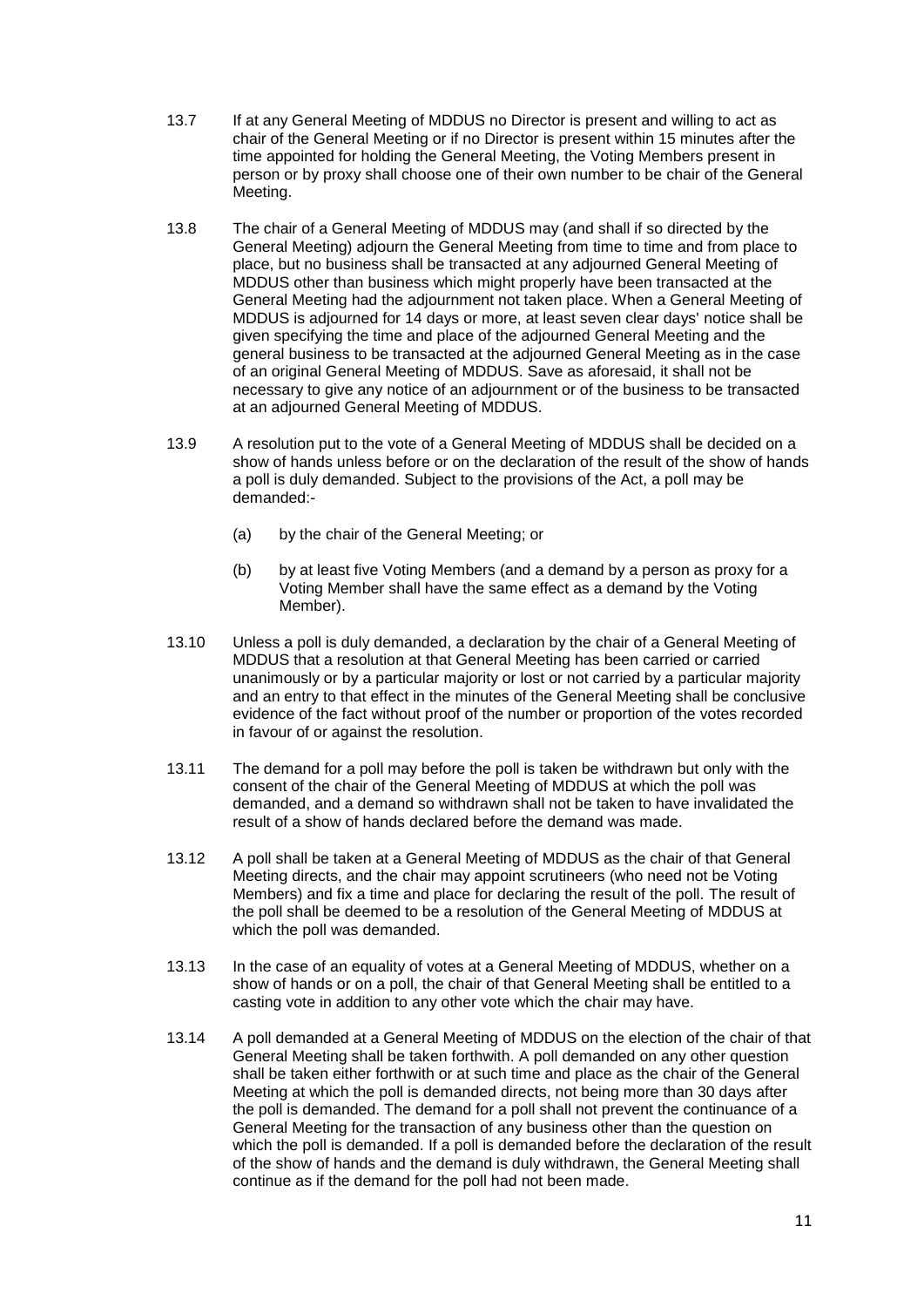- 13.15 No notice need be given of a poll not taken forthwith if the time and place at which the poll is to be taken are announced at the General Meeting of MDDUS at which the poll is demanded. In any other case at least seven clear days' notice shall be given specifying the time and place at which the poll is to be taken.
- 13.16 The Board shall be at liberty to invite any person not being a Member to attend and speak, but not to vote, at any General Meeting of MDDUS.

# 14 **VOTES OF MEMBERS**

- 14.1 On a show of hands every Voting Member who is present in person shall have one vote, and on a poll every Voting Member present in person or present by proxy shall have one vote.
- 14.2 A Voting Member in respect of whom an order has been made by any Court having jurisdiction (whether in the United Kingdom or elsewhere) in matters concerning mental disorder may vote whether on a show of hands or on a poll by his receiver, curator bonis or other person authorised by the Court to act on behalf of and/or to represent that Voting Member, and any such receiver, curator bonis or other person may, on a poll, vote by proxy. Evidence to the satisfaction of the Board of the authority of the person claiming to exercise the right to vote shall be deposited at the registered office of MDDUS or at such other place as is specified in accordance with the Articles for the deposit of instruments of proxy not less than 48 hours before the time appointed for holding the General Meeting or adjourned General Meeting of MDDUS at which the right to vote is to be exercised, and in default the right to vote shall not be exercisable.
- 14.3 No objection shall be raised to the qualification of any voter at any General Meeting of MDDUS except at the General Meeting or adjourned General Meeting at which the vote objected to is tendered, and every vote not disallowed at a General Meeting of MDDUS shall be valid. Any objection made in due time shall be referred to the chair of the General Meeting whose decision shall be final and conclusive.
- 14.4 An instrument appointing a proxy shall be in writing in common form or in any other form which the Board shall approve and shall be signed by the appointer or by the appointer's attorney duly authorised in writing. A proxy need not be a Member.
- 14.5 The instrument appointing a proxy and any authority under which it is signed and a copy of such authority certified notarially or in some other way approved by the Board shall:
	- (a) be deposited at the registered office of MDDUS or at such other place within the United Kingdom as is specified in the notice convening the General Meeting of MDDUS or in any instrument of proxy sent out by MDDUS in relation to the General Meeting of MDDUS not less than 48 hours before the time for holding the General Meeting or adjourned General Meeting at which the person named in the instrument proposes to vote; or
	- (b) in the case of a poll taken more than 48 hours after it is demanded, be deposited as aforesaid after the poll has been demanded and not less than 24 hours before the time appointed for the taking of the poll; or
	- (c) where the poll is not taken forthwith but is taken not more than 48 hours after it was demanded, delivered at the General Meeting of MDDUS at which the poll was demanded to the chair of that General Meeting or to the Secretary or to any Director,

and an instrument of proxy which is not deposited or delivered in a manner so permitted shall be invalid.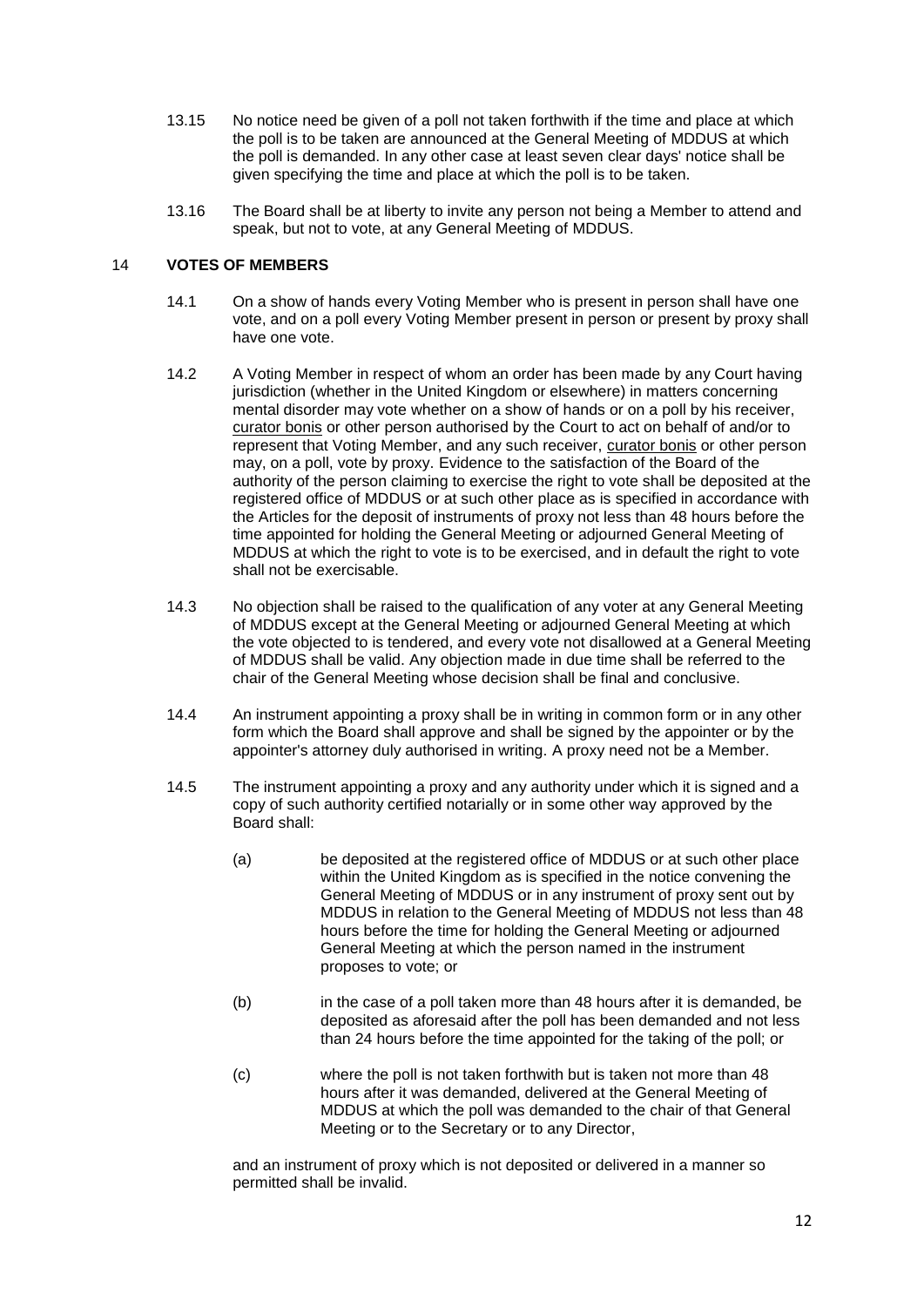- 14.6 An instrument appointing a proxy shall be deemed to confer authority to demand or join in demanding a poll.
- 14.7 A vote given or poll demanded by a proxy shall be valid notwithstanding the previous determination of the authority of the person voting or demanding a poll unless notice of the determination was received by MDDUS at the registered office of MDDUS or at such other place at which the instrument of proxy was duly deposited before the commencement of the General Meeting of MDDUS or adjourned General Meeting of MDDUS at which the vote is given or the poll demanded or (in the case of a poll taken otherwise than on the same day as the General Meeting or adjourned General Meeting) the time appointed for taking the poll.

#### 15 **THE BOARD**

- 15.1 Subject to the provisions of the 2006 Act, of the Articles and of any direction effected by Special Resolution, the business of MDDUS shall be managed by the Board which may exercise all the powers of MDDUS. No alteration of the Articles and no such direction shall invalidate any prior act of the Board which would have been valid if that alteration had not been made or that direction had not been given. The powers given by this Article shall not be limited by any special power given to the Board by the Articles and a meeting of the Board at which a quorum is present may exercise all powers exercisable by the Board.
- 15.2 The Board shall be the directors of MDDUS in office from time to time.
- 15.3 Until the conclusion of the Annual General Meeting of MDDUS held in 2019, the Board shall consist of up to 12 Directors in addition to (a) the ex officio Directors (including the Chief Executive and the Finance Director) and (b) any Director reappointed as a Director pursuant to Article [15.8](#page-12-0) below.
- 15.4 From and after the conclusion of the Annual General Meeting of MDDUS held in 2019, the Board shall consist of no maximum number of Directors, but shall include (a) Voting Members, (b) not Voting Members, (c) the ex officio Directors (including the Chief Executive, the Finance Director, and any employee of MDDUS appointed as a Director) and (d) any Director re-appointed as a Director pursuant to Article [15.8](#page-12-0) below. For the avoidance of doubt, the ex officio Directors shall form a minority on the Board.
- 15.5 Each Director, other than (a) an ex officio Director and (b) any Director re-appointed as a Director pursuant to Article **[15.8](#page-12-0)** below, is subject to retirement by rotation in accordance with the provisions of Articles **[15.6](#page-12-1)** to **[15.12](#page-13-0)** inclusive below. The ex officio Directors and any Director re-appointed as a Director pursuant to Article **[15.8](#page-12-0)** below are not subject to retirement by rotation.
- <span id="page-12-1"></span>15.6 Each Director who is subject to retirement by rotation shall retire as a Director at an Annual General Meeting of MDDUS held during the period not exceeding three years after the Annual General Meeting of MDDUS at which that Director was appointed or was last re-appointed as a Director.
- <span id="page-12-2"></span>15.7 Subject always to Article **15.8** below, any Director first appointed as a Director during or after 2010 who retires at an Annual General Meeting of MDDUS in accordance with Article **15.6** above and has held office as a Director for a continuous period exceeding eight years as at the commencement of that Annual General Meeting shall not be eligible for re-appointment as a Director. For the avoidance of doubt, any Director first appointed as a Director prior to 2010 shall not be subject to the time restriction set out in this Article **15.7**.
- <span id="page-12-0"></span>15.8 Any Director who retires at an Annual General Meeting ("**the relevant AGM**") in accordance with Article **[15.6](#page-12-1)** above and (if applicable) is not by reason of Article **[15.7](#page-12-2)**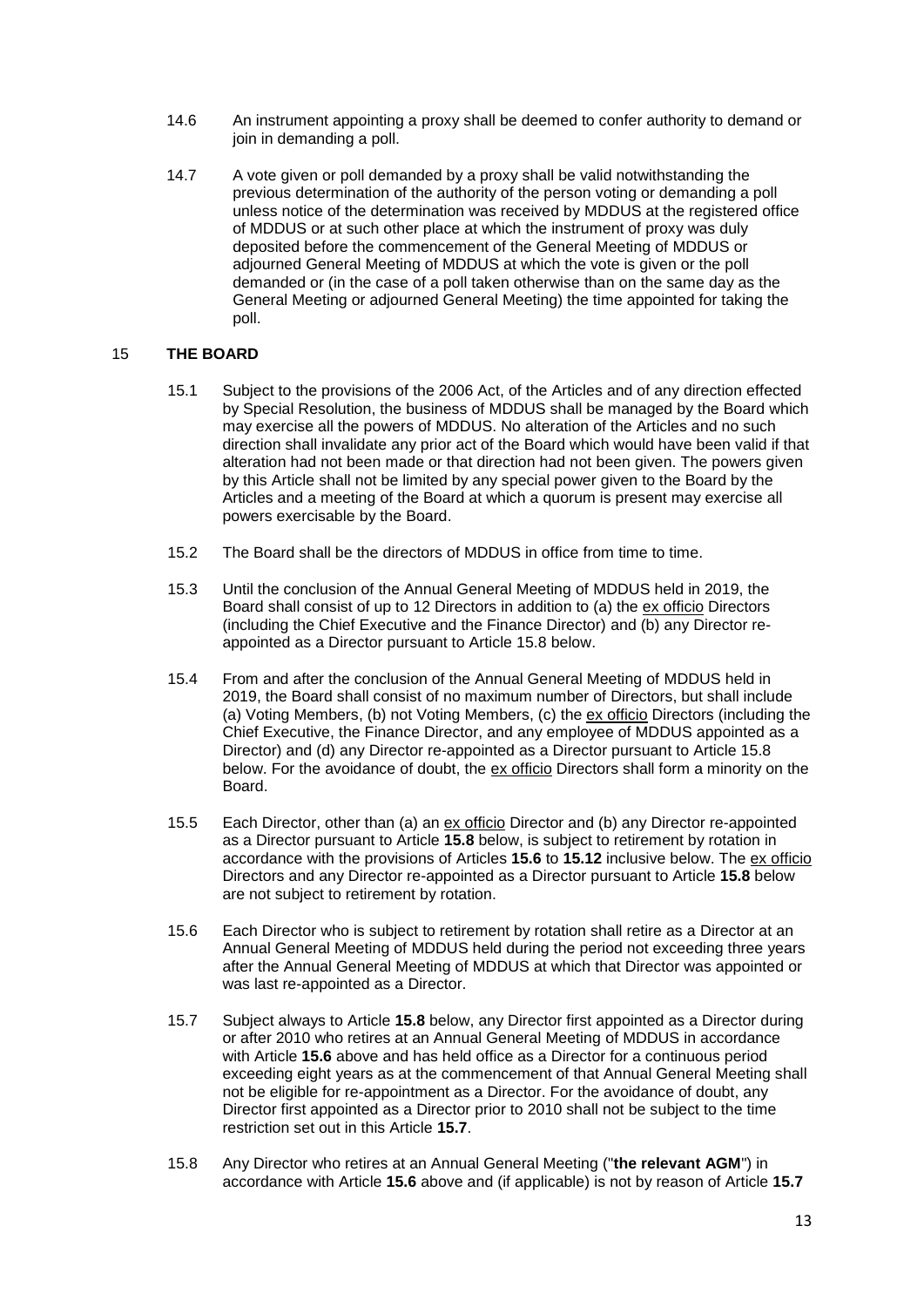above eligible for re-appointment as a Director, may nevertheless be re-appointed as a Director for up to three further consecutive terms of one year each, on the recommendation of the Board, so long as the Board, in its recommendation to the relevant AGM and each subsequent AGM, confirms that that Director's specific expertise and / or experience is necessary for the Board to fulfil its duties.

- 15.9 A year for the purposes of Articles **[15.7](#page-12-2)** and **[15.8](#page-12-0)** above shall be the period between one Annual General Meeting of MDDUS and the next following Annual General Meeting of MDDUS.
- 15.10 There shall be no break in the continuous period of office of any Director if at any Annual General Meeting of MDDUS that Director retires in accordance with Article **[15.6](#page-12-1)** above and is re-appointed or is deemed to have been re-appointed as a Director at that Annual General Meeting.
- 15.11 Any period of office as a Director, including any appointment or re-appointment as a Director, shall be subject to a maximum of 12 years in aggregate. This maximum period of office shall be taken into account for the purposes of Articles **[15.6](#page-12-1)** and **[15.7](#page-12-2)** above, save that any Director subject to retirement by rotation whose period of office commenced prior to 2010, shall be subject to a maximum period of office as a Director of 12 years in aggregate commencing from the Annual General Meeting at which they were first appointed, plus an additional period not exceeding three years in aggregate if re-appointed pursuant to Article **15.8** above.
- <span id="page-13-0"></span>15.12 If MDDUS at the Annual General Meeting at which a Director retires by rotation does not fill the vacancy the retiring Director shall if willing and eligible to be re-appointed as a Director be deemed to have been re-appointed unless at the Annual General Meeting it is resolved not to fill the vacancy or unless a resolution for the reappointment of that Director is put to the Annual General Meeting and lost.
- 15.13 No person other than a Director retiring by rotation shall be appointed or re-appointed as a Director at any General Meeting of MDDUS unless:-
	- (a) he is recommended by the Board for appointment or re-appointment as a Director; or
	- (b) not less than 28 and not more than 42 clear days before the date appointed for the General Meeting of MDDUS, notice signed by at least 10 Voting Members has been given to MDDUS of the intention to propose that person for appointment or re-appointment as a Director stating the particulars in respect of that person which would, if that person were so appointed or re-appointed as a Director, be required to be included in MDDUS's Register of Directors in respect of that person, together with notice signed by that person of his willingness to be appointed or re-appointed as a Director.
- 15.14 At least 14 clear days before the date appointed for holding a General Meeting of MDDUS notice shall be given to all who are entitled to receive notice of the General Meeting of any person (other than a Director retiring by rotation at the General Meeting) who is recommended by the Board for appointment or re-appointment as a Director at that General Meeting or in respect of whom notice has been duly given to MDDUS of the intention to propose him at the General Meeting for appointment or reappointment as a Director. The notice shall give the particulars in respect of that person which would, if he were so appointed or re-appointed as a Director, be required to be included in MDDUS's Register of Directors in respect of that person.
- 15.15 The Board may appoint any person who is willing to act to be a Director either to fill a vacancy or as an additional Director, provided that the appointment does not cause the number of Directors to exceed any maximum number fixed by or in accordance with the Articles. A Director so appointed shall hold office only until the next following Annual General Meeting of MDDUS. If not re-appointed at such Annual General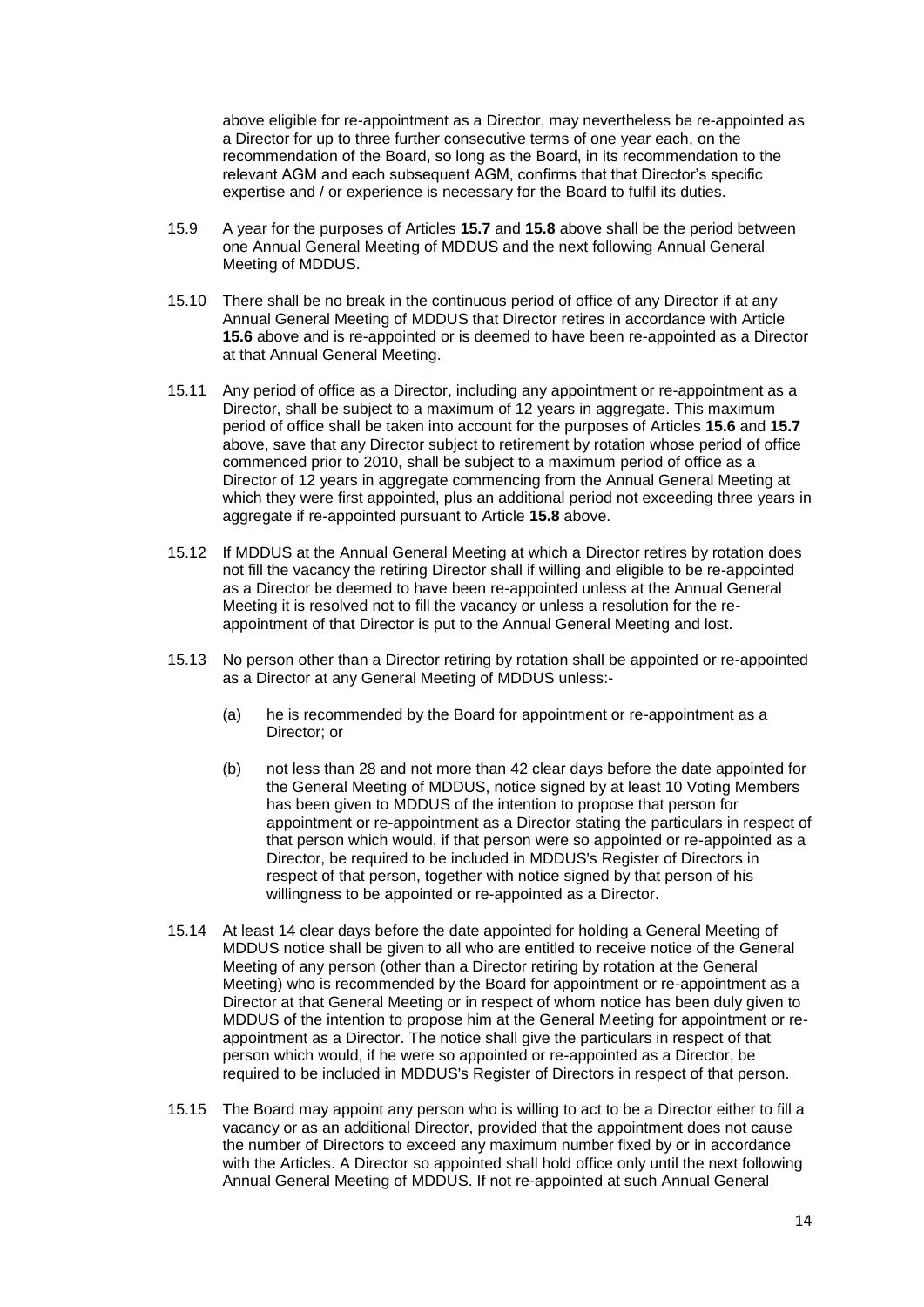Meeting that Director shall cease to be a Director at the conclusion of that Annual General Meeting.

#### 16 **MINUTES**

The Board shall cause minutes to be made:-

- (a) of all appointments of officers made by the Board or by MDDUS in General Meeting;
- (b) of the names of the Directors present at each meeting of the Board and of the names of the members of any committee of the Board present at each meeting of the committee; and
- (c) of all resolutions and proceedings at all General Meetings of MDDUS and at all meetings of the Board and of any committee of the Board.

#### 17 **DISQUALIFICATION AND REMOVAL OF DIRECTORS**

- 17.1 The Chief Executive shall cease to be a Director forthwith on ceasing for whatsoever reason to be the Chief Executive.
- 17.2 The Finance Director shall cease to be a Director forthwith on ceasing for whatsoever reason to be the Finance Director.
- 17.3 Any person appointed as a Director shall cease to be a Director forthwith on ceasing for whatsoever reason to be an employee of MDDUS.
- 17.4 Any person being an ex officio Director shall cease to be a Director if he ceases to be a Director by virtue of any provision of the Act or if he becomes prohibited by law from being a director of a company.
- 17.5 A Director who is not an ex officio Director shall vacate office as a Director if:-
	- (a) he ceases to be a Director by virtue of any provisions of the Act or he becomes prohibited by law from being a director of a company; or
	- (b) he becomes bankrupt or makes any arrangement or composition with his creditors; or
	- (c) he resigns as a Director by notice in writing to MDDUS; or
	- (d) he shall for more than three consecutive meetings of the Board have been absent without permission of the Board from meetings of the Board held during that period and the Board resolves that his office be vacated.
- 17.6 MDDUS may by Ordinary Resolution, of which special notice has been given in accordance with section 312 of the Act, remove from office any Director notwithstanding anything in the Articles or in any agreement between MDDUS and that Director.

# 18 **DELEGATION BY THE BOARD**

18.1 The Board may delegate any of the Board's powers in relation to any question or matter arising in relation to Members or prospective Members practising, studying, resident or carrying on a business outside the United Kingdom and the Republic of Ireland (including, but without prejudice to the foregoing, the granting of indemnities by MDDUS to any body corporate, association or body of persons having or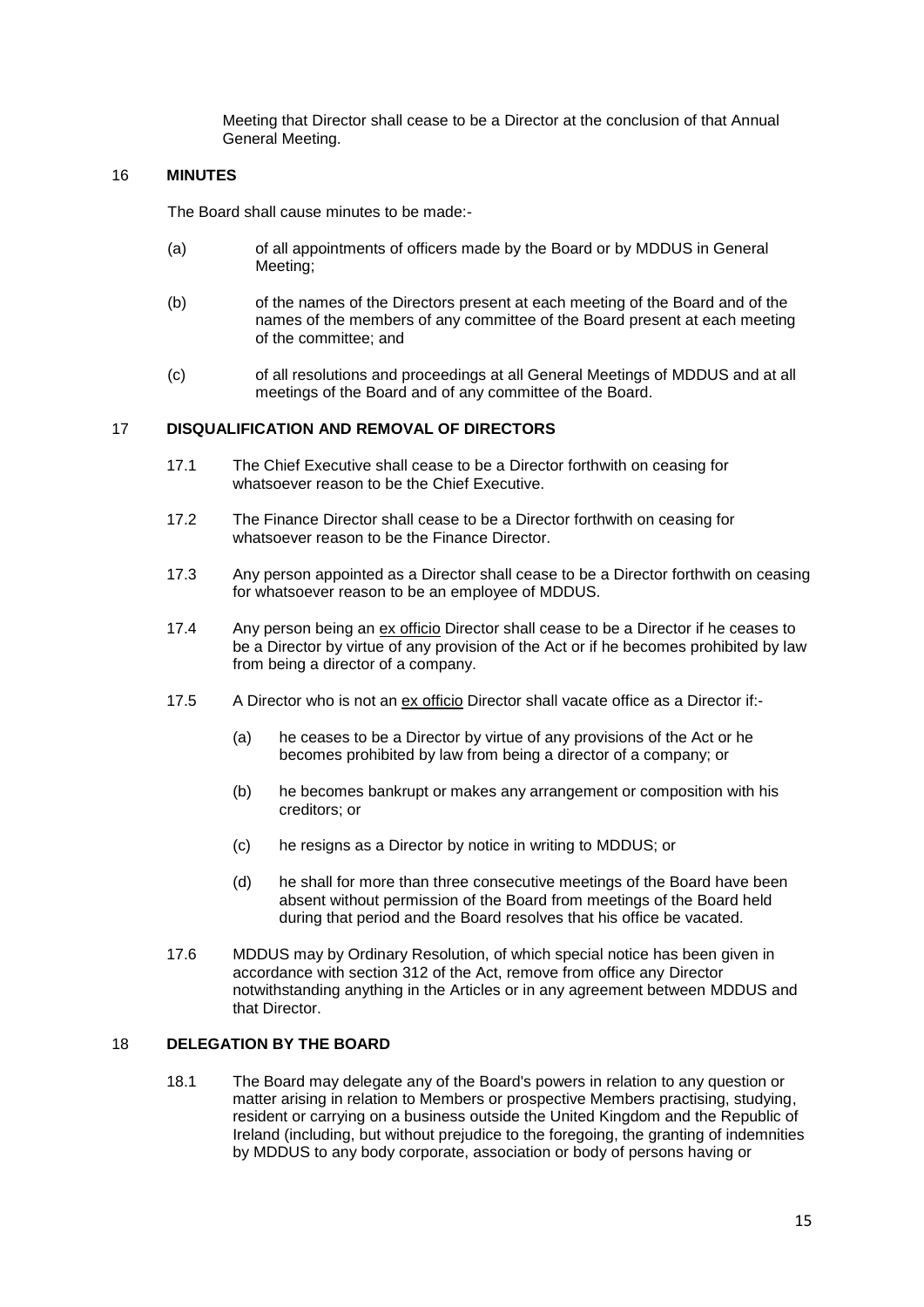professing to have objects similar to those of MDDUS whether in any part of the United Kingdom or overseas which the Board may approve for such purpose).

- 18.2 Without prejudice to Article **18.1** above, the Board may delegate any of its powers (including, but without prejudice to the foregoing, the granting of indemnities and/or insurance) to committees, sub-committees or ad hoc committees consisting, subject always to Article **18.3** below, of not less than two Directors and such other persons (whether Members of MDDUS or not) as the Board shall think fit not being a majority in number of the members of the committee in each case.
- 18.3 Any committee, sub-committee, or ad hoc committee appointed by the Board under Article **18.2** above shall conform to any regulations imposed upon it by the Board. The meetings and proceedings of any such committee, sub-committee or ad hoc committee shall be governed by the provisions of the Articles for regulating the meetings and proceedings of the Board so far is applicable and so far as the same shall not be superseded by any regulations made by the Board.
- 18.4 All acts bona fide done by any meeting of the Board or of any committee of the Board or by any person acting as a Director or of any such committee shall, notwithstanding if it is afterwards discovered that there was some defect in the appointment or continuance in office of any such Director or any member of such committee or person acting as aforesaid or that such member or person was disqualified, be as valid as if every such member or person had been duly appointed or had duly continued in office and was qualified to be a Director or a member or any such committee.
- 18.5 The Board may delegate to the Chief Executive and / or the Finance Director and / or any ex officio Director such of the Board's powers as the Board considers fit with power to sub-delegate. Any such delegation may be made subject to such conditions as the Board shall think fit and either side by side with or to the exclusion of the Board's own powers, and may be revoked or altered.

#### 19 **MEETINGS OF THE DIRECTORS**

- 19.1 Subject to the Articles the Board may regulate the Board's proceedings as the Board thinks fit.
- 19.2 The Board shall appoint one of their number to be Chair of the Board and one of their number to be Vice-Chair of the Board, and may at any time remove the Chair and/or the Vice-Chair from office. The Chair, whom failing the Vice-Chair, shall preside at every meeting of the Board at which he is present. If there is no Chair or Vice-Chair or either the Chair or the Vice-Chair is unwilling to preside or is not present within 10 minutes after the time appointed for the holding of a meeting of the Board, the Directors present may appoint one of their number to preside at the meeting.
- 19.3 Any four Directors may, and the Secretary at the request of the Chair or the Vice-Chair of the Board shall, call a meeting of the Board.
- 19.4 Questions arising at a meeting of the Board shall be decided by a majority of votes. Subject to Article **19.5** below, each Director present and entitled to vote shall have one vote.
- 19.5 In the case of an equality of votes, the Chair or the Vice-Chair or other person chairing the meeting of the Board shall have a second or casting vote.
- 19.6 The quorum for the transaction of the business of the Board may be fixed by the Board and unless so fixed at any other number shall be four Directors, at least two of whom must not be ex officio Directors.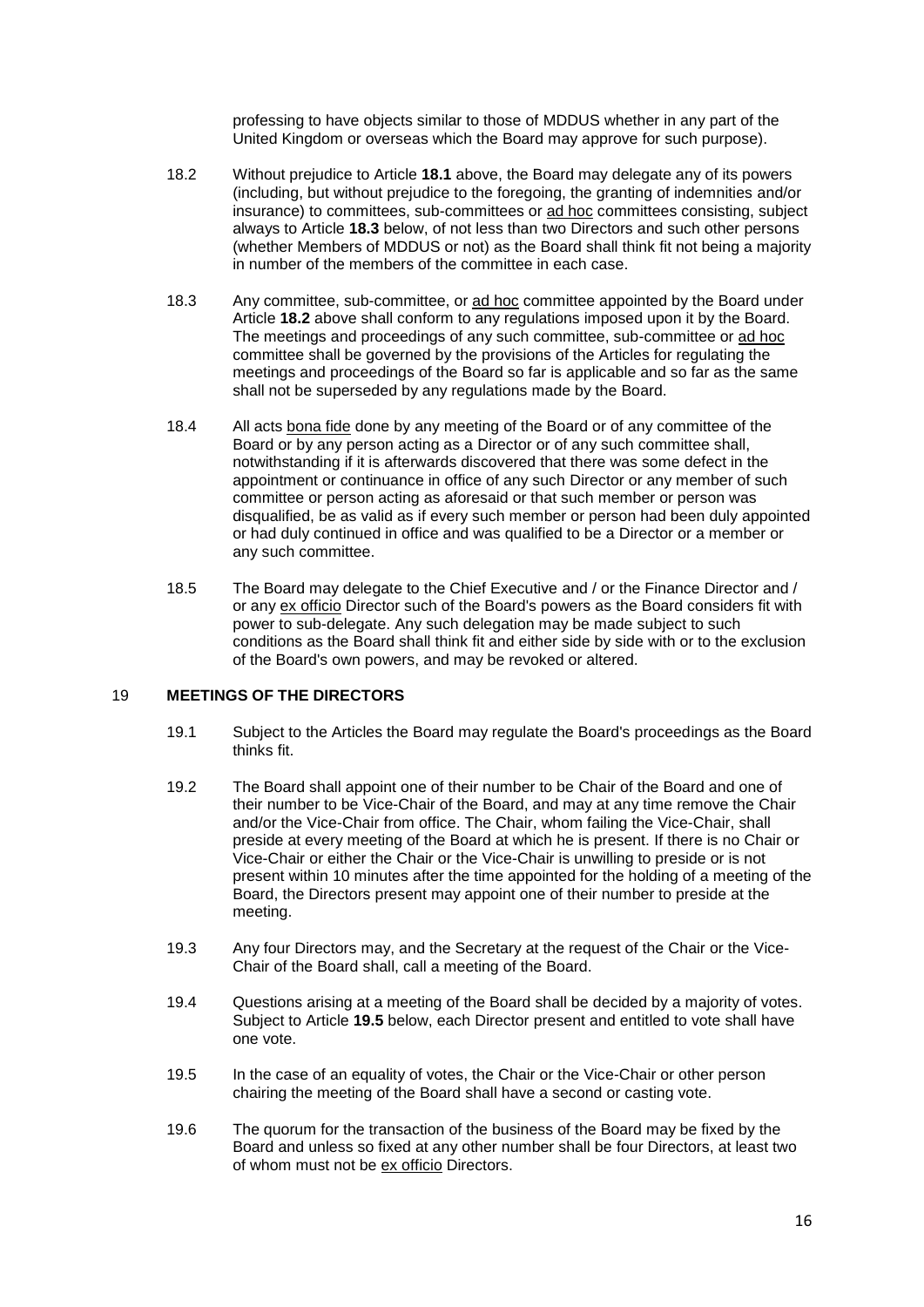- 19.7 The Board or a sole Director may act notwithstanding any vacancies in the number of Directors, but if the number of Directors is less than the number fixed as the quorum for the transaction of business at meetings of the Board, the Board may act only for the purpose of filling vacancies in the Board or of calling a General Meeting of MDDUS.
- 19.8 A meeting of the Board, or of a committee of the Board, may consist of a conference between Directors or, as the case may be, members of the committee who are not all in one place, but of whom each is able to speak to each of the others and to be heard by each of the others simultaneously. Alternatively, such a meeting can take place by a series of telephone calls from the chair of the meeting. A Director or a member of the committee taking part in such a conference or telephone call shall be deemed to be present in person at the meeting and shall be entitled to vote and be counted in the quorum accordingly. Such a meeting shall be deemed to take place where the largest group of those participating in the conference is assembled or, if there is no such group or if the meeting takes place by a series of telephone calls from the chair, where the chair of the meeting then is. The word "meeting" when referring to a meeting of the Board, or of a committee of the Board, in the Articles shall be construed accordingly.
- 19.9 A resolution in writing agreed by two thirds of all the Directors who are entitled to receive notice of a meeting of the Board or of a committee of the Board shall be as valid and effectual as if it had been passed at a meeting of the Board or, as the case may be, of the committee duly convened and held and may consist of several documents in the like form each signed by one or more persons.
- 19.10 If a question arises at a meeting of the Board as to the right of a Director to vote, the question may, before the relevant vote, be referred to the chair of the meeting and the chair's ruling in relation to any Director other than himself shall be final and conclusive.
- 19.11 The Board may invite or allow any person as the Board may consider appropriate to attend and speak, but not to vote, at any meeting or meetings of the Board.

# 20 **CHIEF EXECUTIVE**

The Board may appoint as Chief Executive of MDDUS such person (whether a Member or not) as the Board shall think fit to perform such duties for such a period and upon such terms and conditions as the Board shall from time to time decide. The Board may at any time terminate the appointment of any person as Chief Executive of MDDUS provided that the exercise of the Board's powers under this Article **20** shall not deprive such person of compensation or damages payable to such person in respect of the termination of such person's appointment as Chief Executive, and the Board may fill any vacancy arising in the office of Chief Executive.

# 21 **FINANCE DIRECTOR**

The Board may appoint as Finance Director of MDDUS such person (whether a Member or not) as the Board shall think fit to perform such duties for such period and upon such terms and conditions as the Board shall from time to time decide. The Board may at any time terminate the appointment of any person as Finance Director provided that the exercise of the Board's powers under this Article **21** shall not deprive such person of compensation or damages payable to such person in respect of any termination of such person's appointment as Finance Director, and the Board may fill the vacancy arising in the office of Finance **Director**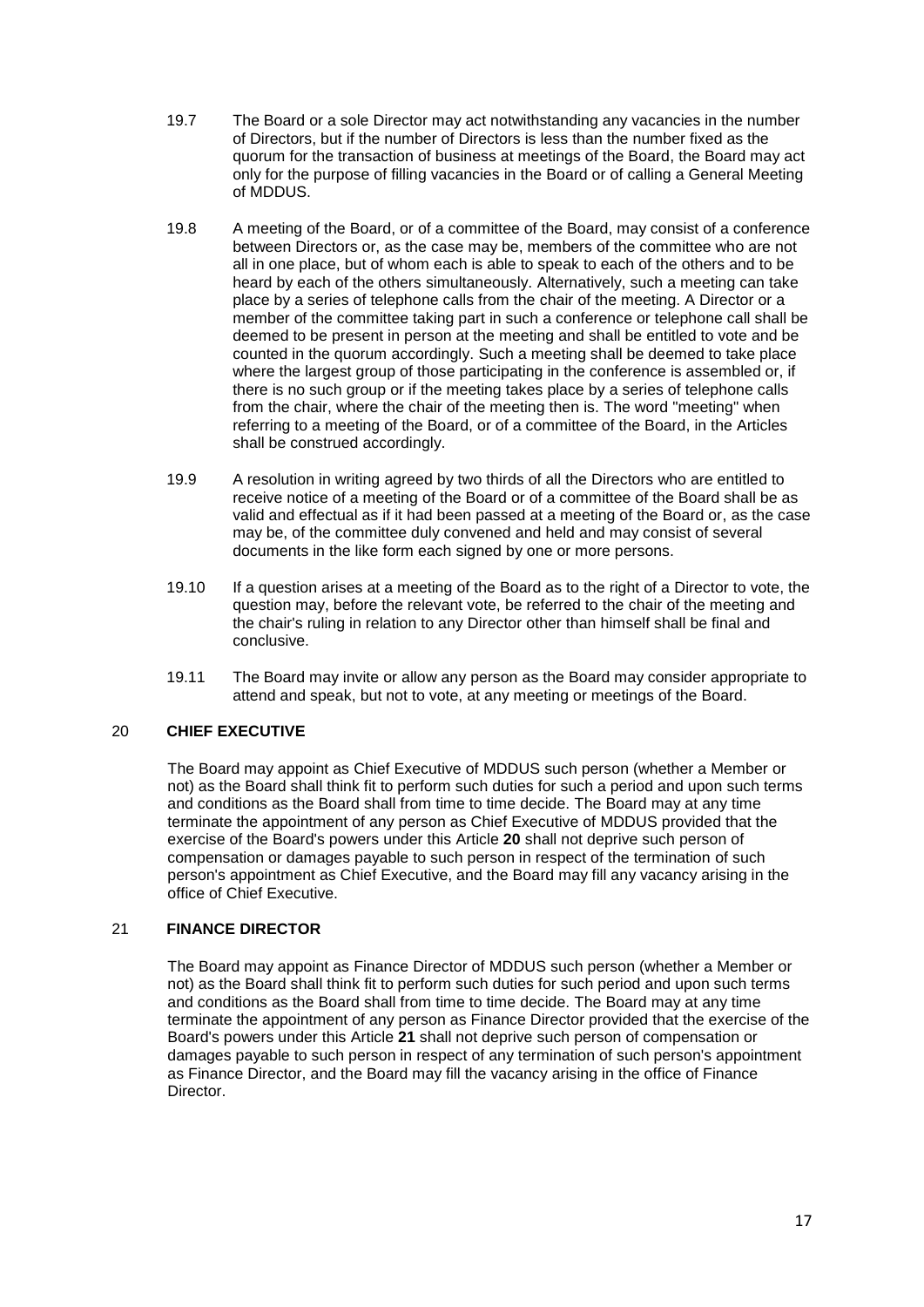#### 22 **REMUNERATION, EXPENSES AND INTERESTS OF THE BOARD**

- 22.1 A Director shall be entitled to such remuneration as the Board may determine and unless the Board otherwise decides such remuneration shall be deemed to accrue from day to day.
- 22.2 The Directors may be paid such sums in respect of lost professional earnings as the Board may determine and all expenses properly incurred by them in connection with their attendance at meetings of the Board or committees of the Board or General Meetings of MDDUS or otherwise in connection with the discharge of their duties.
- 22.3 No officer or Director or employee of MDDUS is permitted to act as an arbiter, arbitrator, umpire or expert or to give his professional services or to perform any special services or to make special exertions of any nature whatsoever for any of the purposes of MDDUS or to accept any remuneration or reward by way of fees or otherwise in respect of any arbitration or award or the provision of such services, unless authorised expressly by the Board.
- 22.4 A Director who is in any way, whether directly or indirectly, interested in a contract, transaction or arrangement or proposed contract, transaction or arrangement with MDDUS must, in accordance with section 182 of the 2006 Act, declare the nature of his interest at a meeting of the Board. Subject to paragraph (a) of Article **3.2** above, a Director who has, in accordance with section 182 of the 2006 Act, declared his interest in any contract, transaction or arrangement or proposed contract, transaction or arrangement shall be entitled to vote in respect of, and may be a party to or be in any way interested whether directly or indirectly in, that contract, transaction or arrangement and shall not be accountable to MDDUS for any interest, remuneration, profit or other benefit which that Director (or any person connected with that Director) derives from that contract, transaction or arrangement; and any such contract, transaction or arrangement is not liable to be avoided on the grounds of the interest in it of such Director.
- 22.5 For the purposes of section 175 of the 2006 Act, the Board has the power to authorise any matter which would or might otherwise constitute or give rise to a breach of duty of a Director under that section to avoid a situation in which he has, or can have, a direct or indirect interest that conflicts, or possibly may conflict, with the interests of MDDUS.
- 22.6 Authorisation of a matter under Article **22.5** above is effective only if:-
	- 22.6.1 any requirement as to the quorum at the meeting of the Board at which the matter is considered is met without counting in the quorum the Director in question or counting in the quorum any other interested Director; and
	- 22.6.2 the matter was agreed to without such Director (or any other interested Director) voting, or would have been agreed to if the vote of such Director (and the vote of any other interested Director) had not been counted.
- 22.7 Any authorisation of a matter under Article **22.5** above shall be subject to such conditions, limitations and/or terms as the Board may decide, whether at the time such authorisation is given or subsequently, and may be varied or revoked at any time at the absolute discretion of the Board.
- 22.8 Subject to any conditions, limitations and/or terms imposed by the Board, any authorisation given under Article **22.5** above shall be deemed to be given to the fullest extent permitted by the 2006 Act. A Director shall comply with any obligations imposed on him by the Board pursuant to any such authorisation.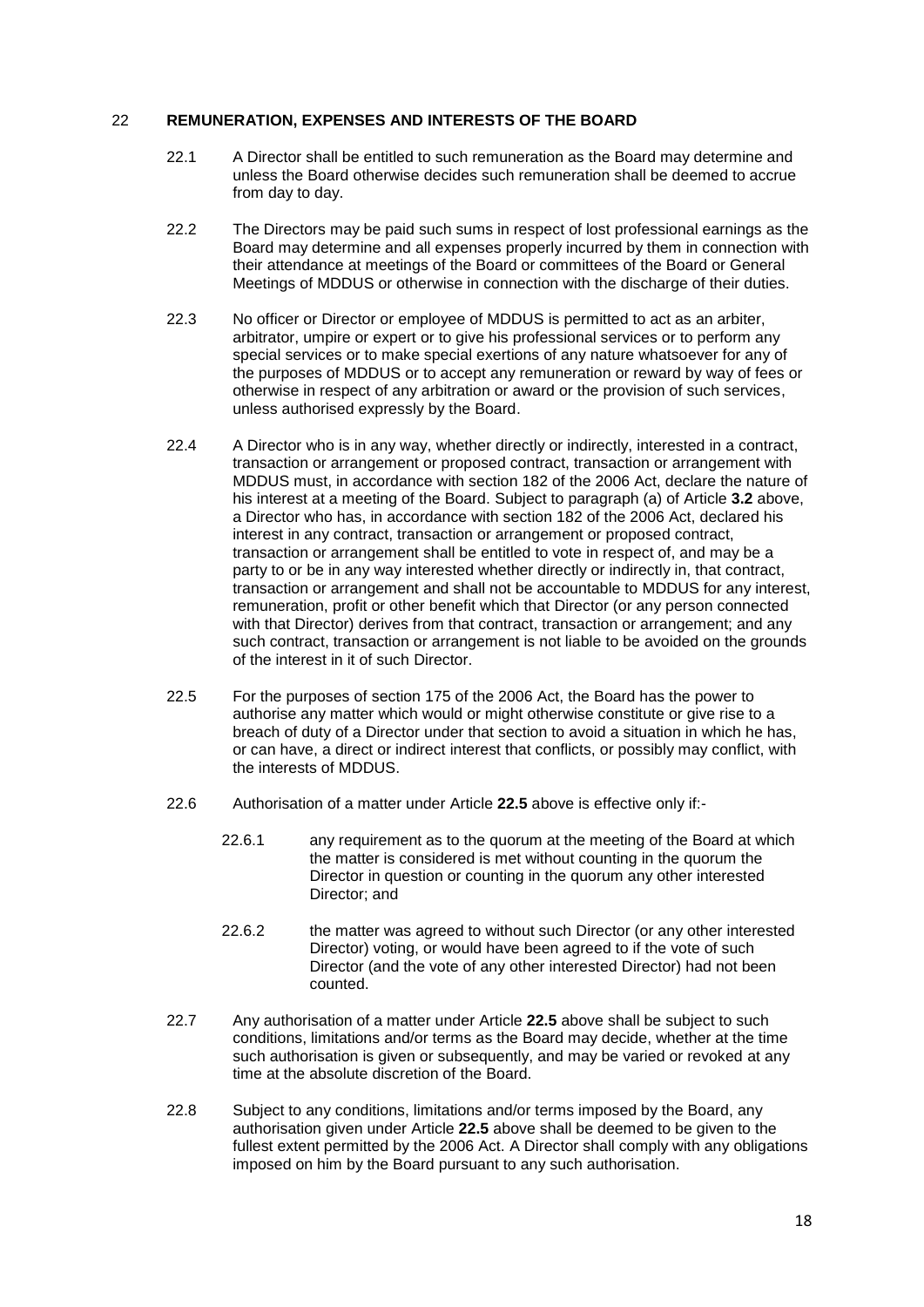- 22.9 A Director shall not, save as otherwise agreed by him, be accountable to MDDUS for any benefit which he (or a person connected with him) derives from any matter authorised by the Board under Article **22.5** above. Any contract, transaction or arrangement relating to such a matter is not liable to be avoided on the grounds of any such benefit.
- 22.10 Any authorisation of a matter under Article **22.5** above shall extend to any actual or potential conflict of interest which may reasonably be expected by the Board at the time such authorisation is given to arise out of the matter so authorised.

## 23 **HONORARY FELLOWS**

The Board may from time to time invite any person to be an Honorary Fellow of MDDUS for such period as the Board thinks fit. An Honorary Fellow shall not be eligible for appointment or re-appointment to the Board.

## 24 **SECRETARY**

- 24.1 Subject to the provisions of the 2006 Act and to Article **[24.2](#page-18-0)** below, the Secretary shall be appointed by the Board for such term and at such remuneration and upon such conditions as the Board may think fit; and the Secretary may be removed by the Board.
- <span id="page-18-0"></span>24.2 No Secretary of MDDUS need be appointed if and for so long as MDDUS is not required by law to have a Secretary.
- 24.3 A provision of the 2006 Act or of the Articles requiring or authorising a thing to be done by or to a Director and the Secretary shall not be satisfied by its being done by or to the same person acting both as a Director and as the Secretary.
- 24.4 The Chief Executive may be appointed by the Board as the Secretary.

# 25 **SEAL**

MDDUS shall not have a seal.

# 26 **ACCOUNTS**

- 26.1 The Board shall cause accounting records to be kept by MDDUS in accordance with the 2006 Act.
- 26.2 The accounting records shall be kept at the registered office of MDDUS or, subject to the 2006 Act, at such other place or places as the Board may think fit, and shall always be open to the inspection of any Director.
- 26.3 The Board shall from time to time determine whether and to what extent and at what times and places and under what conditions or regulations the accounts and books of MDDUS or any of them shall be open to the inspection of any Member who is not a Director, and no Member shall have any right of inspecting any account or book or document of MDDUS except as conferred by statute or authorised by the Board or by MDDUS in General Meeting.
- 26.4 The Board shall from time to time in accordance with the 2006 Act cause to be prepared and to be laid before MDDUS in General Meeting an income and expenditure account, a balance sheet and report of the Board and a report of MDDUS's Auditor on such account and balance sheet. The Auditor's report shall be read before the General Meeting as required by the 2006 Act.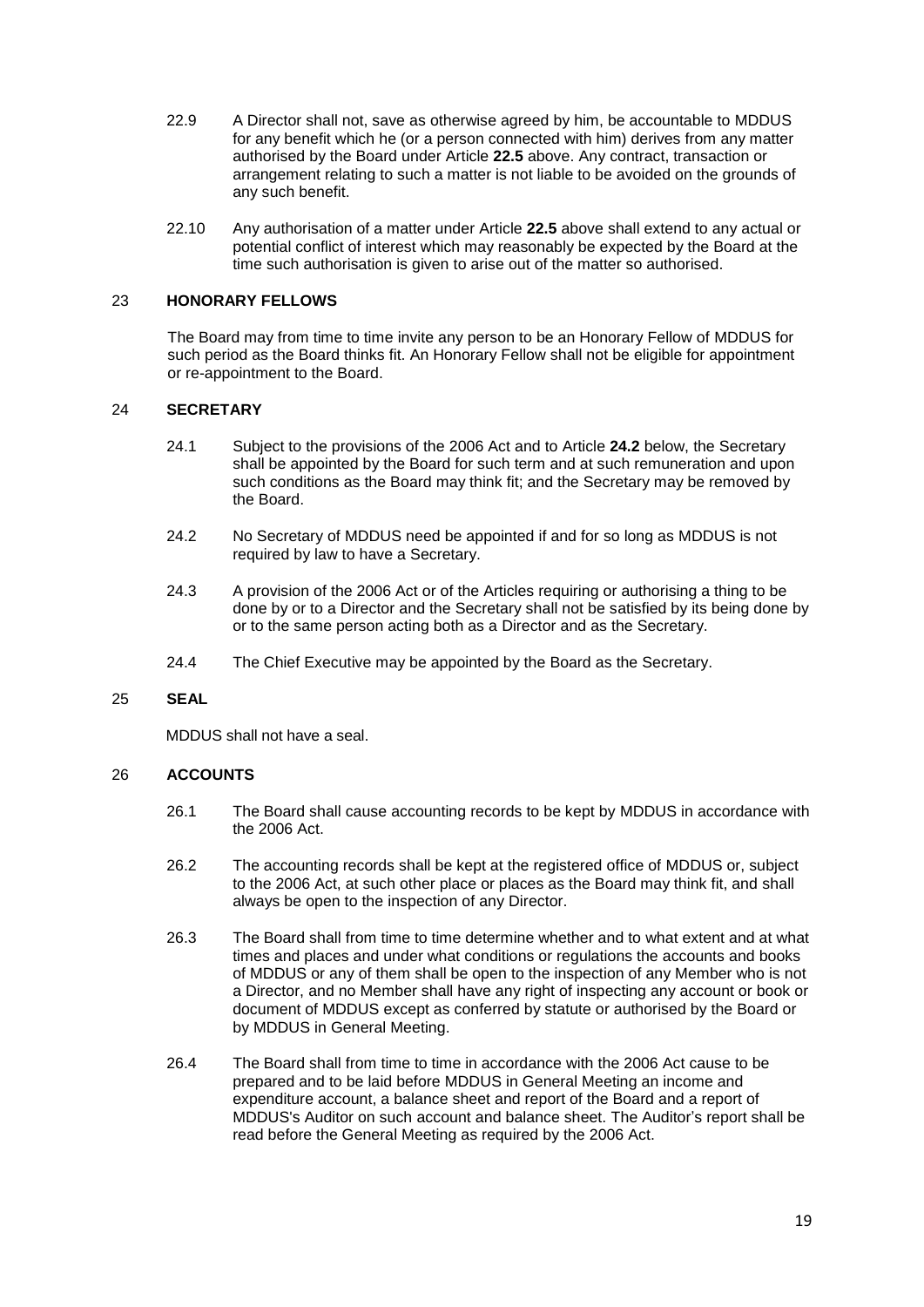## 27 **AUDITOR**

An Auditor of MDDUS shall be appointed and its duties regulated in accordance with the 2006 Act.

#### 28 **NOTICES**

- 28.1 Any notice to be given to or by any person pursuant to the Articles shall be in writing or where permitted by the 2006 Act sent or supplied by electronic means except that a notice calling a meeting of the Board need not be in writing.
- 28.2 Any notice or document may be served on or delivered to any Member by MDDUS (subject to Article **28.3** below):-
	- (a) personally by leaving the notice or document at the Member's registered address; or
	- (b) by sending the notice or document prepaid through the post to such Member at the Member's registered address; or
	- (c) by sending the notice or document in electronic form to a number or address notified by the Member to MDDUS for that purpose; or
	- (d) by publication on a website the address of which shall be notified to Members in writing or by electronic means.
- 28.3 A Member who has no registered postal address within the United Kingdom and has not supplied to MDDUS an address (not being an electronic address) within the United Kingdom for the service of notices or documents shall not be entitled to receive notices or documents from MDDUS.
- 28.4 Any notice, document or other information sent or supplied by MDDUS shall be deemed to be delivered:-
	- (a) if served or delivered in accordance with the Articles by post at the expiration of 24 hours after the time when the notice, document or other information is posted prepaid, and in proving such service or delivery it shall be sufficient to prove that such notice, document or other information (or the envelope containing such notice, document or information) was properly addressed and posted prepaid;
	- (b) if any notice or document is not sent by post but left at the registered address of a Member in the United Kingdom, on the day it was so left;
	- (c) if sent or supplied by electronic means at the expiration of 24 hours after the time the notice, document or other information was sent; or
	- (d) if published on a website, on the day when the material was first made available on the website or, if later, the day on which the recipient received (or is deemed to have received) notice of the fact that the notice, document or other information was available on a website.
- 28.5 A Member present, either in person or by proxy, at any General Meeting of MDDUS shall be deemed to have received notice of that General Meeting and, where requisite, of the purposes for which that General Meeting was called.
- 28.6 Save as otherwise provided in the Articles, any notice or other document required to be served on or delivered or sent to MDDUS or any officer of MDDUS may be served, delivered or sent by delivering the notice or document by hand or by